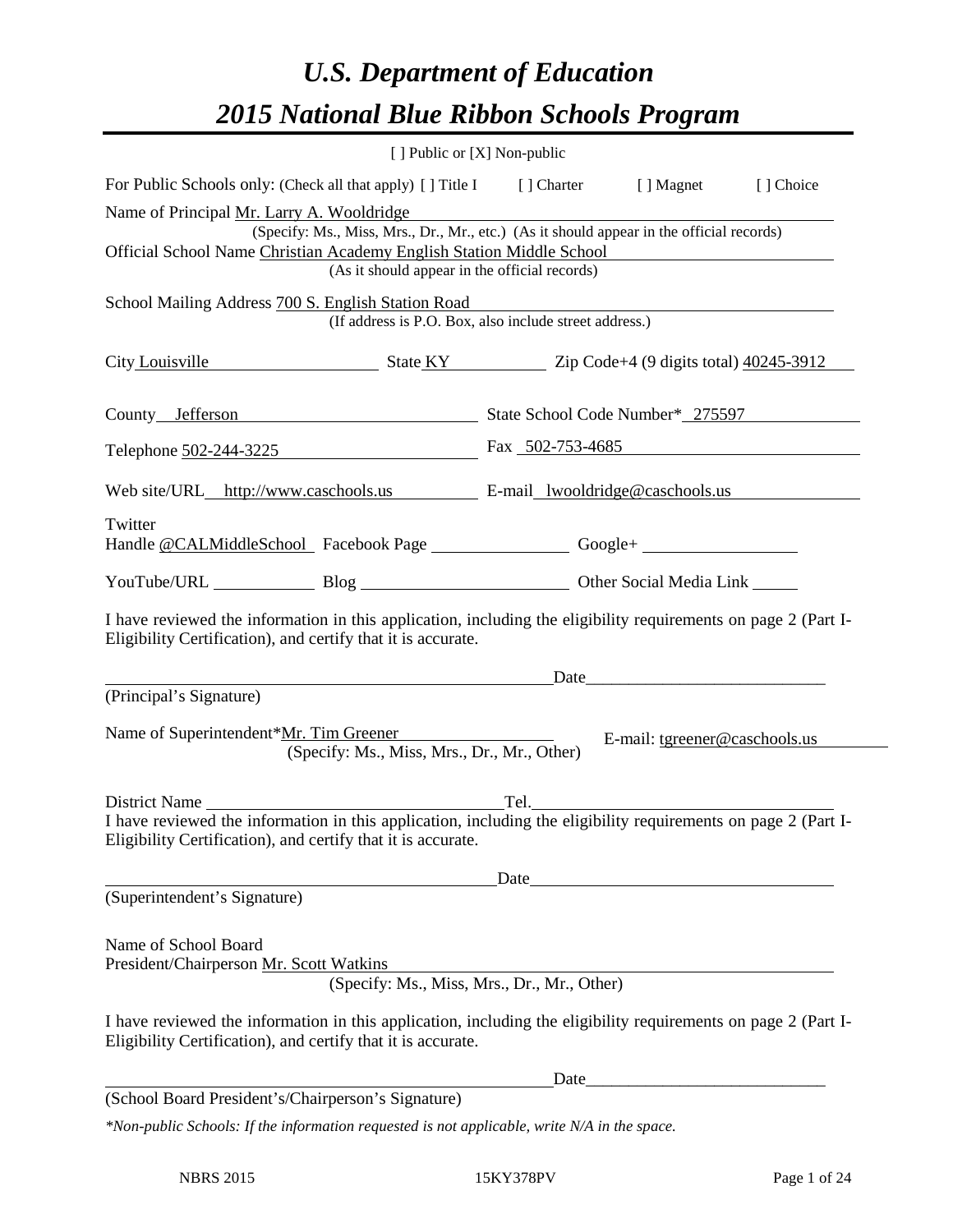#### **Include this page in the school's application as page 2.**

The signatures on the first page of this application (cover page) certify that each of the statements below concerning the school's eligibility and compliance with U.S. Department of Education, Office for Civil Rights (OCR) requirements is true and correct.

- 1. The school configuration includes one or more of grades K-12. (Schools on the same campus with one principal, even a K-12 school, must apply as an entire school.)
- 2. The school has made its Annual Measurable Objectives (AMOs) or Adequate Yearly Progress (AYP) each year for the past two years and has not been identified by the state as "persistently dangerous" within the last two years.
- 3. To meet final eligibility, a public school must meet the state's AMOs or AYP requirements in the 2014-2015 school year and be certified by the state representative. Any status appeals must be resolved at least two weeks before the awards ceremony for the school to receive the award.
- 4. If the school includes grades 7 or higher, the school must have foreign language as a part of its curriculum.
- 5. The school has been in existence for five full years, that is, from at least September 2008 and each tested grade must have been part of the school for the past three years.
- 6. The nominated school has not received the National Blue Ribbon Schools award in the past five years: 2009, 2010, 2011, 2012, or 2013.
- 7. The nominated school has no history of testing irregularities, nor have charges of irregularities been brought against the school at the time of nomination. The U.S. Department of Education reserves the right to disqualify a school's application and/or rescind a school's award if irregularities are later discovered and proven by the state.
- 8. The nominated school or district is not refusing Office of Civil Rights (OCR) access to information necessary to investigate a civil rights complaint or to conduct a district-wide compliance review.
- 9. The OCR has not issued a violation letter of findings to the school district concluding that the nominated school or the district as a whole has violated one or more of the civil rights statutes. A violation letter of findings will not be considered outstanding if OCR has accepted a corrective action plan from the district to remedy the violation.
- 10. The U.S. Department of Justice does not have a pending suit alleging that the nominated school or the school district as a whole has violated one or more of the civil rights statutes or the Constitution's equal protection clause.
- 11. There are no findings of violations of the Individuals with Disabilities Education Act in a U.S. Department of Education monitoring report that apply to the school or school district in question; or if there are such findings, the state or district has corrected, or agreed to correct, the findings.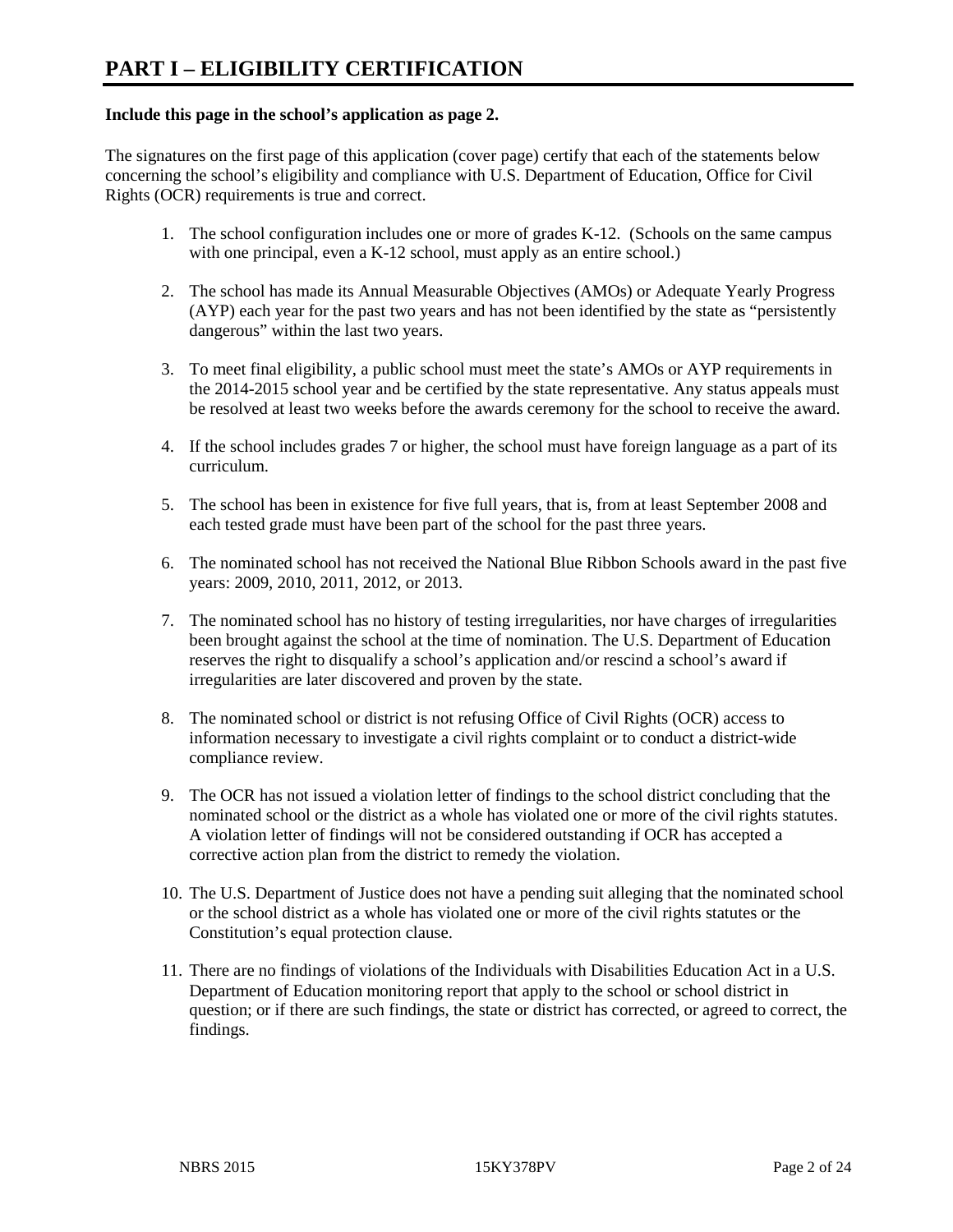# **PART II - DEMOGRAPHIC DATA**

#### **All data are the most recent year available.**

**DISTRICT** (Question 1 is not applicable to non-public schools)

| -1. | Number of schools in the district<br>(per district designation): | $\underline{0}$ Elementary schools (includes K-8)<br>0 Middle/Junior high schools<br>0 High schools |
|-----|------------------------------------------------------------------|-----------------------------------------------------------------------------------------------------|
|     |                                                                  |                                                                                                     |
|     |                                                                  | $0 K-12$ schools                                                                                    |

0 TOTAL

**SCHOOL** (To be completed by all schools)

- 2. Category that best describes the area where the school is located:
	- [ ] Urban or large central city
	- [ ] Suburban with characteristics typical of an urban area
	- [X] Suburban
	- [ ] Small city or town in a rural area
	- [ ] Rural
- 3. 2 Number of years the principal has been in her/his position at this school.
- 4. Number of students as of October 1 enrolled at each grade level or its equivalent in applying school:

| Grade                           | # of         | # of Females | <b>Grade Total</b> |
|---------------------------------|--------------|--------------|--------------------|
|                                 | <b>Males</b> |              |                    |
| <b>PreK</b>                     | 0            | 0            | 0                  |
| K                               | 0            | 0            | 0                  |
| $\mathbf{1}$                    | 0            | 0            | 0                  |
| $\mathbf{2}$                    | 0            | $\Omega$     | 0                  |
| 3                               | 0            | $\Omega$     | 0                  |
| 4                               | 0            | 0            | $\theta$           |
| 5                               | 0            | $\Omega$     | 0                  |
| 6                               | 72           | 66           | 138                |
| 7                               | 71           | 83           | 154                |
| 8                               | 92           | 77           | 169                |
| 9                               | 0            | 0            | 0                  |
| 10                              | 0            | 0            | 0                  |
| 11                              | 0            | 0            | 0                  |
| 12                              | 0            | $\Omega$     | 0                  |
| <b>Total</b><br><b>Students</b> | 235          | 226          | 461                |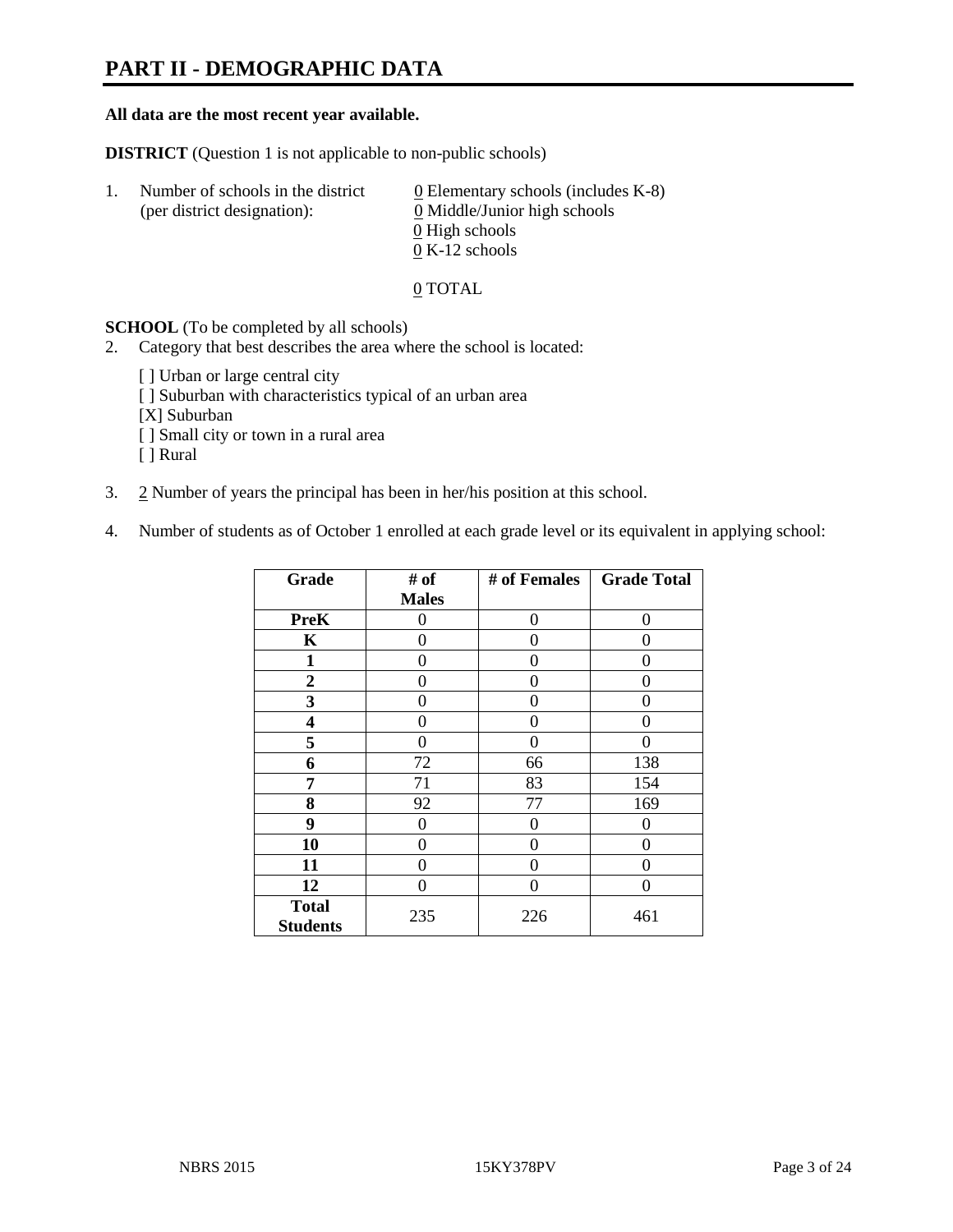5. Racial/ethnic composition of  $\qquad \qquad \underline{0}$  % American Indian or Alaska Native the school: 5 % Asian

 % Black or African American % Hispanic or Latino % Native Hawaiian or Other Pacific Islander 89 % White % Two or more races **100 % Total**

(Only these seven standard categories should be used to report the racial/ethnic composition of your school. The Final Guidance on Maintaining, Collecting, and Reporting Racial and Ethnic Data to the U.S. Department of Education published in the October 19, 2007 *Federal Register* provides definitions for each of the seven categories.)

6. Student turnover, or mobility rate, during the 2013 - 2014 year: 5%

This rate should be calculated using the grid below. The answer to (6) is the mobility rate.

| <b>Steps For Determining Mobility Rate</b>         | Answer |
|----------------------------------------------------|--------|
| $(1)$ Number of students who transferred to        |        |
| the school after October 1, 2013 until the         | 10     |
| end of the school year                             |        |
| (2) Number of students who transferred             |        |
| <i>from</i> the school after October 1, 2013 until | 12     |
| the end of the 2013-2014 school year               |        |
| (3) Total of all transferred students [sum of      | 22     |
| rows $(1)$ and $(2)$ ]                             |        |
| (4) Total number of students in the school as      | 461    |
| of October 1                                       |        |
| $(5)$ Total transferred students in row $(3)$      | 0.048  |
| divided by total students in row (4)               |        |
| $(6)$ Amount in row $(5)$ multiplied by 100        | 5      |

7. English Language Learners (ELL) in the school: 3 %

Number of non-English languages represented: 1 Specify non-English languages: Korean

16 Total number ELL

8. Students eligible for free/reduced-priced meals:  $0\%$ 

Total number students who qualify:  $\frac{2}{3}$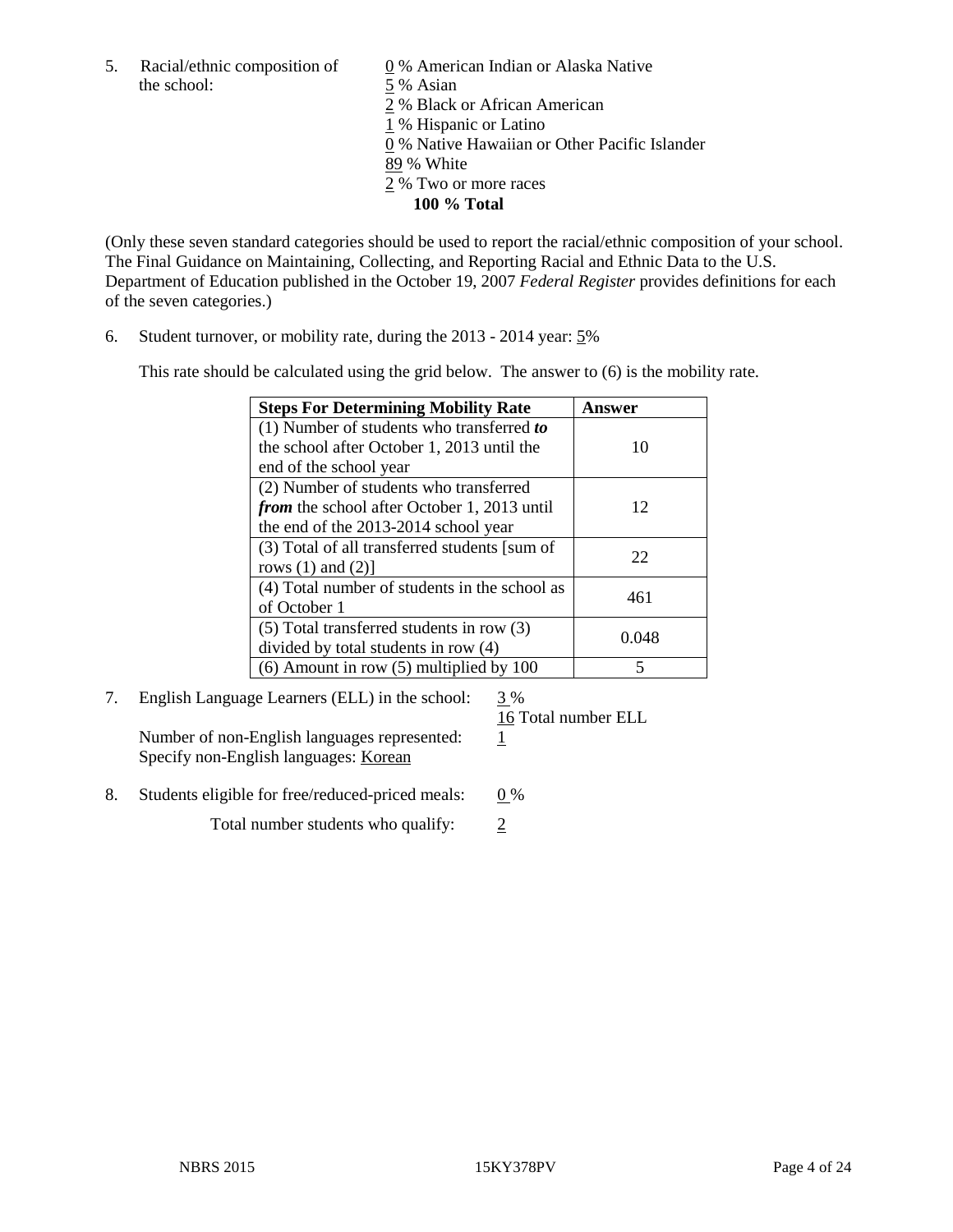40 Total number of students served

Indicate below the number of students with disabilities according to conditions designated in the Individuals with Disabilities Education Act. Do not add additional categories.

| 4 Autism                | $Q$ Orthopedic Impairment                     |
|-------------------------|-----------------------------------------------|
| 0 Deafness              | 13 Other Health Impaired                      |
| 0 Deaf-Blindness        | 18 Specific Learning Disability               |
| 1 Emotional Disturbance | $\underline{0}$ Speech or Language Impairment |
| 1 Hearing Impairment    | 0 Traumatic Brain Injury                      |
| 0 Mental Retardation    | 0 Visual Impairment Including Blindness       |
| 0 Multiple Disabilities | 0 Developmentally Delayed                     |
|                         |                                               |

10. Use Full-Time Equivalents (FTEs), rounded to nearest whole numeral, to indicate the number of personnel in each of the categories below:

|                                       | <b>Number of Staff</b> |
|---------------------------------------|------------------------|
| Administrators                        |                        |
| Classroom teachers                    | 26                     |
| Resource teachers/specialists         |                        |
| e.g., reading, math, science, special | 9                      |
| education, enrichment, technology,    |                        |
| art, music, physical education, etc.  |                        |
| Paraprofessionals                     | $\mathfrak{D}$         |
| Student support personnel             |                        |
| e.g., guidance counselors, behavior   |                        |
| interventionists, mental/physical     |                        |
| health service providers,             |                        |
| psychologists, family engagement      |                        |
| liaisons, career/college attainment   |                        |
| coaches, etc.                         |                        |
|                                       |                        |

11. Average student-classroom teacher ratio, that is, the number of students in the school divided by the FTE of classroom teachers, e.g.,  $22:1$  14:1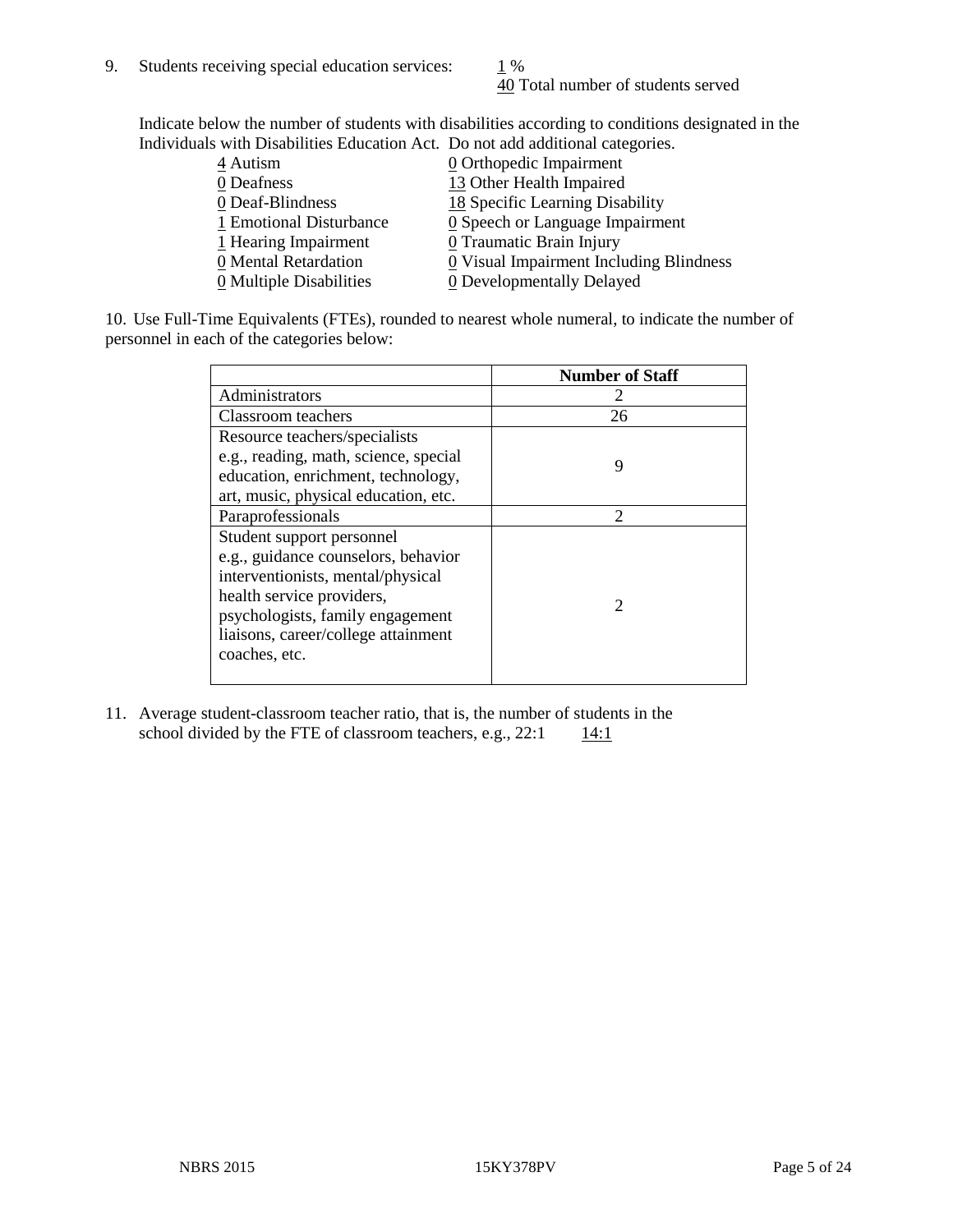12. Show daily student attendance rates. Only high schools need to supply yearly graduation rates.

| <b>Required Information</b> | 2013-2014 | 2012-2013 | 2011-2012 | 2010-2011 | 2009-2010 |
|-----------------------------|-----------|-----------|-----------|-----------|-----------|
| Daily student attendance    | 96%       | 94%       | 93%       | 94%       | 94%       |
| High school graduation rate | 9%        | 0%        | $0\%$     | 9%        | 0%        |

#### 13. **For schools ending in grade 12 (high schools)**

Show percentages to indicate the post-secondary status of students who graduated in Spring 2014

| <b>Post-Secondary Status</b>                  |    |
|-----------------------------------------------|----|
| Graduating class size                         |    |
| Enrolled in a 4-year college or university    | 0% |
| Enrolled in a community college               | 0% |
| Enrolled in career/technical training program | 0% |
| Found employment                              | 0% |
| Joined the military or other public service   | 0% |
| Other                                         |    |

14. Indicate whether your school has previously received a National Blue Ribbon Schools award. Yes No X

If yes, select the year in which your school received the award.

15. Please summarize your school mission in 25 words or less: CAL develops students with a heart for God who grow as Jesus did in wisdom, stature, and in favor with God and men.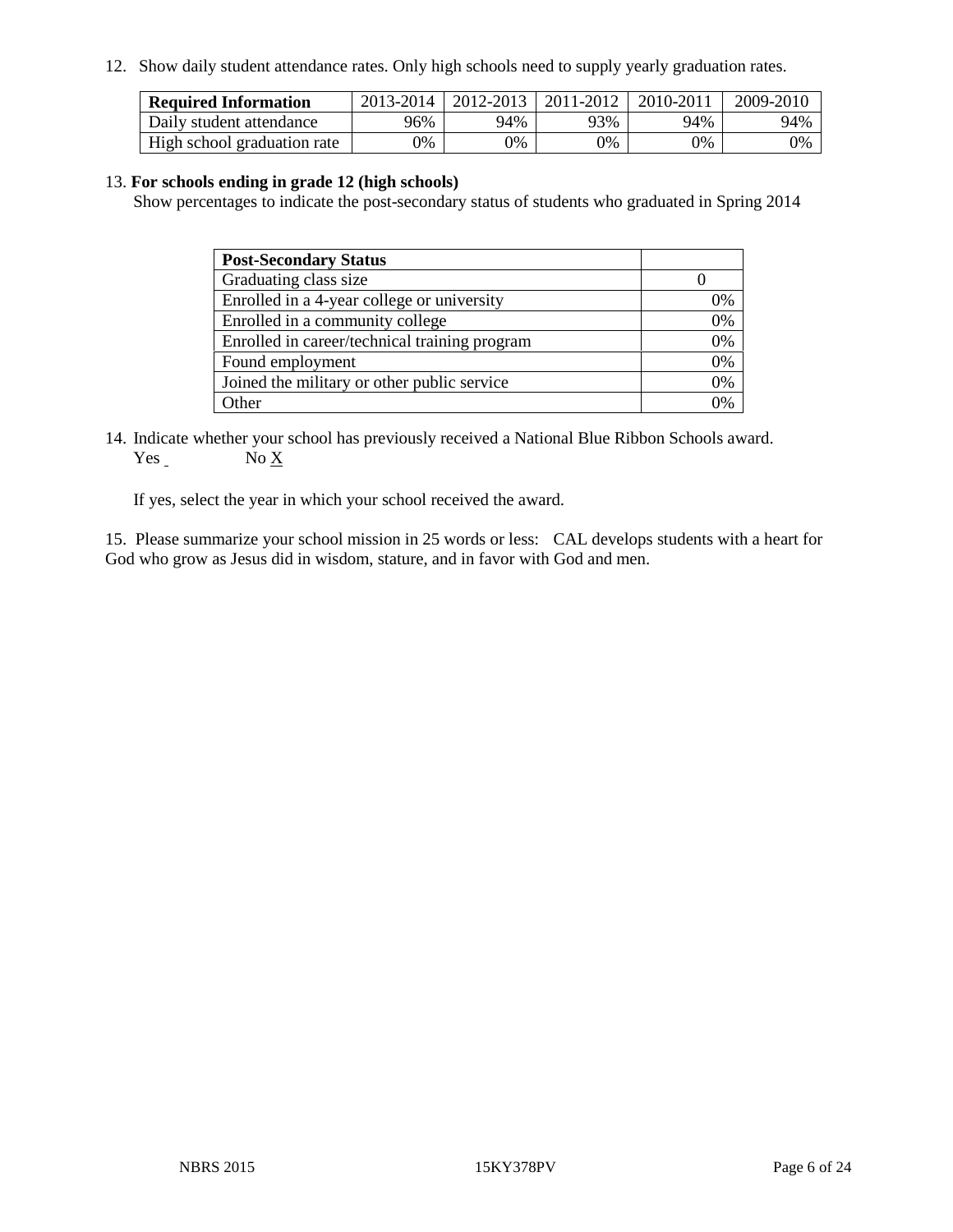# **PART III – SUMMARY**

The community Christian Academy English Station Middle School (CAL) serves is primarily eastern Jefferson County. CAL is a member of the Christian Academy School System and part of the PreK-12 Christian Academy English Station campus located in Middletown, KY. Middletown is a city in Jefferson County, Kentucky, and a neighborhood of Louisville. According to the 2010 census, the population is approximately 7,218. The Middletown community has enjoyed a 27.6% growth since 2000. The median age is 43.8 years and the median household income is \$62,584 compared to \$41,724 in the state of Kentucky. The city is also home to the main campus of the largest church in the state, Southeast Christian Church. Middletown is a rapidly changing community, but has maintained that small town charm. It is located twelve miles east of downtown Louisville in eastern Jefferson County. The city was chartered in 1797 and is believed to be named for being the "middle town" between Louisville and Shelbyville. It is now part of Metro Louisville.

CAL serves 461 students (6th grade 138, 7th grade 154 and 8th grade 169) with a student- teacher ratio of 14:1. The school serves 226 females and 235 males. The ethnicity break down shows that 86% of the students are Caucasian, 5% Asian and 1% African-American. 57% of the students attend Southeast Christian Church which is the 5th largest Christian church in America. Students seeking admission to Christian Academy must have a reference from a minister certifying their regular church attendance. In addition the competitive admissions process evaluates achievement test scores, academic achievement, personal essays, and teacher recommendations.

Christian Academy opened its doors in September 1976, beginning with 120 students in two rented church facilities, serving grades 1-6. The early days of Christian Academy were challenging, but with God's grace and provision, and an earnest desire to serve growing interest and families' needs, a middle school was opened at Southeast Christian campus in 1977. The need for additional space and to consolidate the three facilities was apparent.

In August 1978, through generous gifts, diligent prayer and hard work, the financing needed for a new facility became available, and the first Christian Academy school in the system was created on Rock Creek Drive. At that time, all three facilities combined and Rock Creek opened for school with an enrollment of 326 students, serving grades 1-9. Tenth grade was added in fall 1979, 11th grade in fall of 1980, and in the spring of 1982, Christian Academy of Louisville celebrated its first graduating class. Today, the Christian Academy School System serves almost 3,000 students on four campuses (three in Louisville, KY and one in New Albany, IN).

The key strategies used within the school to encourage and challenge all students to develop their full potential academically, emotionally, physically, socially, and culturally can be linked to the mission statement. The mission of Christian Academy School System is to develop students with a heart for God, who grow as Jesus did in wisdom, stature and in favor with God and men.

CAL offers students a traditional advanced curriculum as well as spiritual growth opportunities to enhance their unique talents and skills. Expectations are very high. The school offers challenging programs that incorporates biblical integration for students to develop a biblical worldview. As Assistant Superintendent of Curriculum, Annie Gallagher, states, "(The goal of Christian Academy) is to graduate students who learn deeply in all subject areas, and are well-rounded, interpreting all of life through God's Word."

Wisdom involves much more than acquired knowledge. As students grow in wisdom, they develop creative and critical thinking skills, recognizing their civic responsibilities and influence on their world. Students are offered a variety of courses at CAL. Providing a high level of academic rigor distinguishes CAL students from other schools and allows the school to help fulfill its mission of growing in wisdom. While providing a high standard of coursework, CAL programs are offered for students who are lower-performing or have diagnosed learning disabilities. Standardized test scores verify that CAL provides a challenging curriculum for all its students. In addition, CAL has started a program for gifted learners. The Daniel Program is provided for students who excel academically and display the characteristics of Daniel. Daniel 1:7 says, "To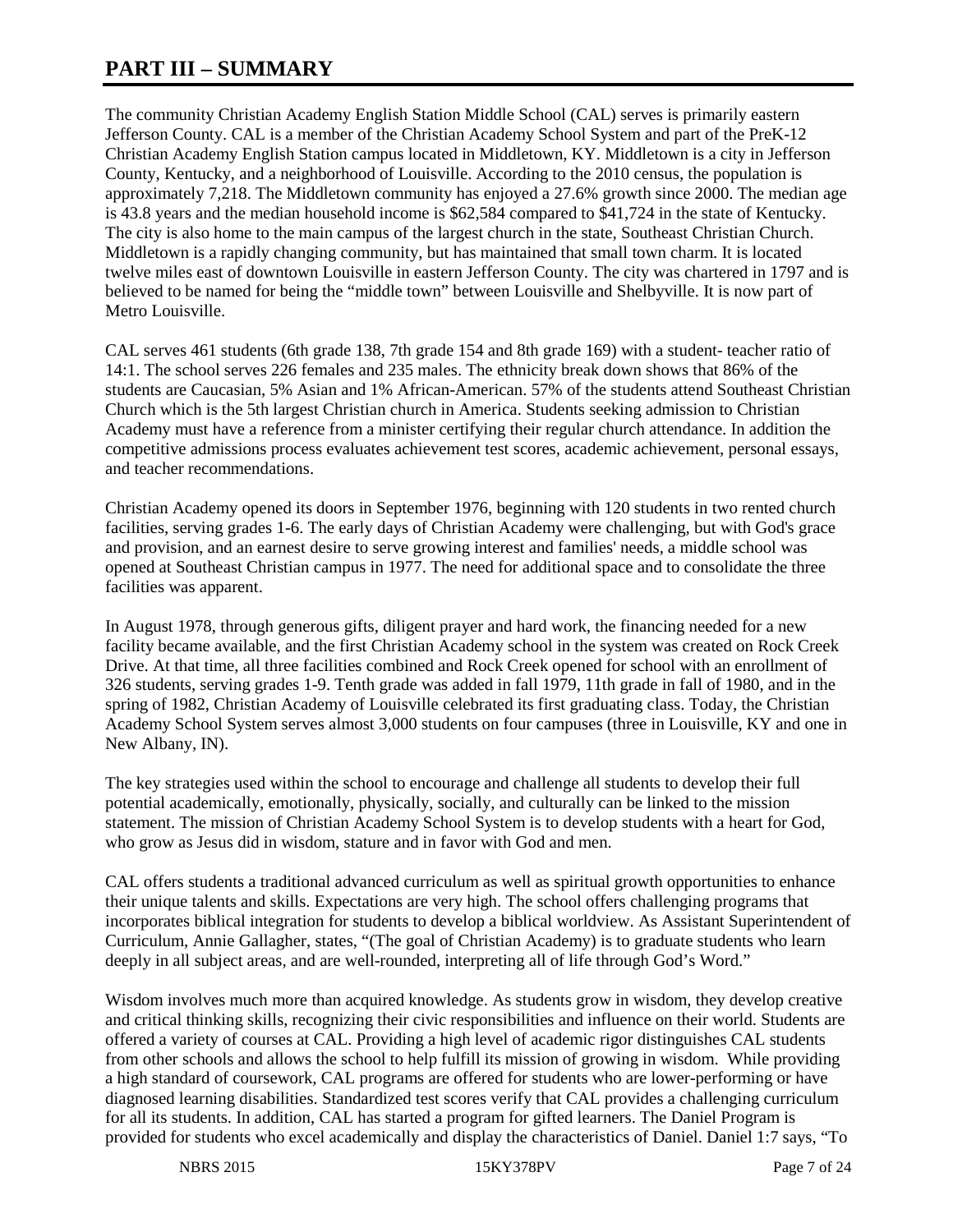these four young men God gave knowledge and understanding of all kinds of literature and learning." Daniel was humble, gave God credit, remained true to his convictions, was not corrupt, was a man of prayer and trusted in God. Students who display these characteristics of Daniel, and qualify academically by meeting established benchmarks from TerraNova and InView standardized exams, will have the opportunity to enroll in specialized math as well as Language/ Literature courses in both the 7th and 8th grade. Through differentiated learning opportunities these students explore concepts at a more rigorous level and demonstrate their mastery in a variety of ways.

Growing students in stature is far more than physical growth. The goal is that students develop an awareness of integrity, distinction and reputation as they mature in all areas of their lives. An award-winning athletic department is just one of the examples of how CAL reaches this goal. CAL offers 22 middle school teams that promote the athletic department's vision of Every Athlete a Disciple, offering every program the state and surrounding conferences offer. Over 60% of the student body participates in the athletic program. Student athletes are taught the value of honesty, respect and team work. CAL teams have won district, regional and state titles, but more importantly, CAL is noted for its sportsmanship. The athletic department started a hospitality program in 2007 through which teams influence student athletes throughout the state by providing gift bags to opposing teams. Several teams from other schools have now begun hospitality programs of their own. Through exeriences like these, CAL students mature to become men and women of integrity and distinction who forge a positive reputation for their school.

Providing opportunities for students to grow in favor with God and men is intentional at CAL. The goal is for students to work with diverse cultures both in our local community and globally. CAL works intentionally to prepare its students to be global influencers of culture by offering opportunities to make real-life changes to their world. Through Connect, a daily morning discipleship small group, students develop skills to help them make a significant spiritual impact in the world. Connect groups put together and donated over 450 "Christmas Shoeboxes" to distribute through the Christian organization Samaritan's Purse for the purpose of serving others throughout the world. In addition, local community service opportunities give CAL students the opportunity to impact their world.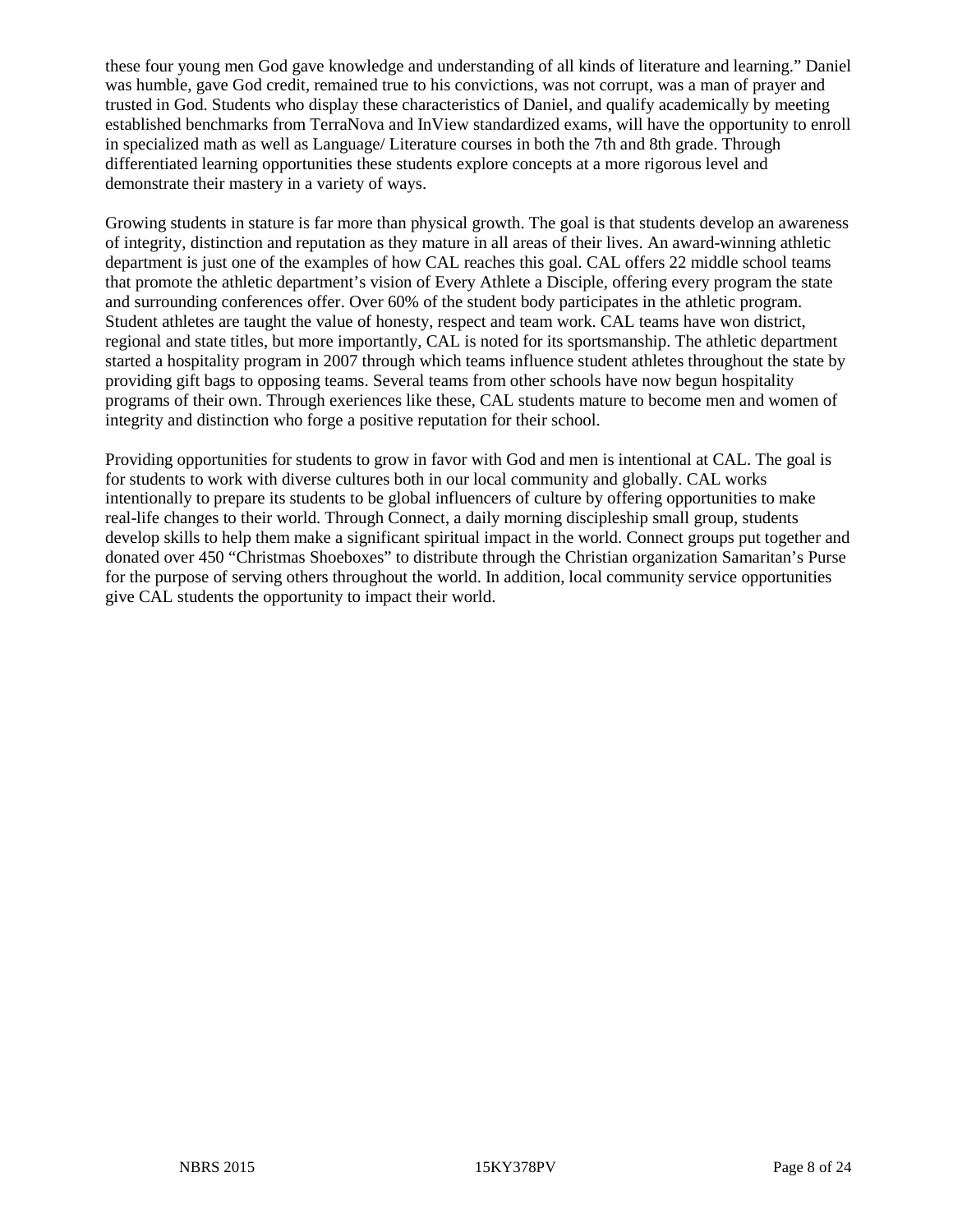# **1. Core Curriculum:**

The curriculum at Christian Academy English Station Middle School (CAL) is based upon five pillars: quality school level conditions; research-based best practices of instruction; national content standards; differentiated attention to student needs; and a biblical worldview that teaches and supports critical thinking, ethics and character development. The goal of the school curriculum is to equip students with the ability to think critically and live responsible, informed lives that positively affect other people and the world. Learning activities involve students in comparative analysis, summarization and note-taking, as well as generation of questions and testing predictions. Lesson formats typically follow the research findings of constructivist learning that suggest students learn best when new information is connected to previously learned concepts. Teachers then guide students to organize concepts for lasting understanding. Next, students elaborate on new information by representing the concepts in multiple ways, followed by opportunities to transfer the new understanding to real life situations.

Core content areas include math, science, social studies, English language arts and biblical and religious studies. Supplementary programs of study are offered for foreign languages, fine arts, physical education, and 21st century technology skills. Core curriculum addresses multiple sets of standards pertinent to each discipline including Common Core State Standards (CCSS), Next Generation Science Standards (NGSS), and ISTE Standards for technology.

Mathematics curriculum emphasizes computational fluency and deep level of comprehension and critical thinking skills as stipulated in the current CCSS and the previous NCTM process standards. The curricular approach incorporates cognitive and persistence scaffolding techniques that move students from concrete to abstract reasoning by incorporating use of digital and concrete manipulatives within a collaborative context using small groups. Students acquire foundational skills in mathematics through the use of visual representation practices, communicating with math vocabulary and making connections between concepts introduced in class and real-life situations.

Science curriculum addresses the NGSS standards by including use of both the scientific method and the engineering design methods for learning and problem solving consistent with STEM programing. Inquirybased learning is an important component of instruction in the domains of physical science, life science, earth-space science, and computer science as students demonstrate research and informational fluency using digital tools. This approach has been chosen to provide student-centered instruction that supports college and career readiness. Sixth through eighth grade students use computer simulation software, laboratory experiences, and design and modeling activities to observe and experience foundational skills in experimental procedure and physical and life science principles.

Social studies curriculum addresses many of the National Geography standards and National Council for the Social Studies standards. The curricular approach incorporates use of digital geography resources, fieldtrips, historical fiction literature, and role play to emphasize the relationship between geography, history, and economics. Students are taught foundational skills for map interpretation, use of primary documents, and basic money management principles, followed by performance-based activities that foster life application of practices.

English language arts curriculum adheres to CCSS by including a balance of grammar, vocabulary, literary analysis, and writing composition. Students engage in close reading and interpretation of fiction and nonfiction text, along with communication through speech, digital media, and writing for multiple purposes and genres. Small group collaboration and individualized work are incorporated into the reading curricular approach as students are expected to demonstrate comprehension with graphic organizers and written responses using textual support. Use of grammar mini lessons embedded within instruction for writing describe the approach to the writing curriculum.

Biblical and religious studies include a sequential study of the Bible with an emphasis of how to apply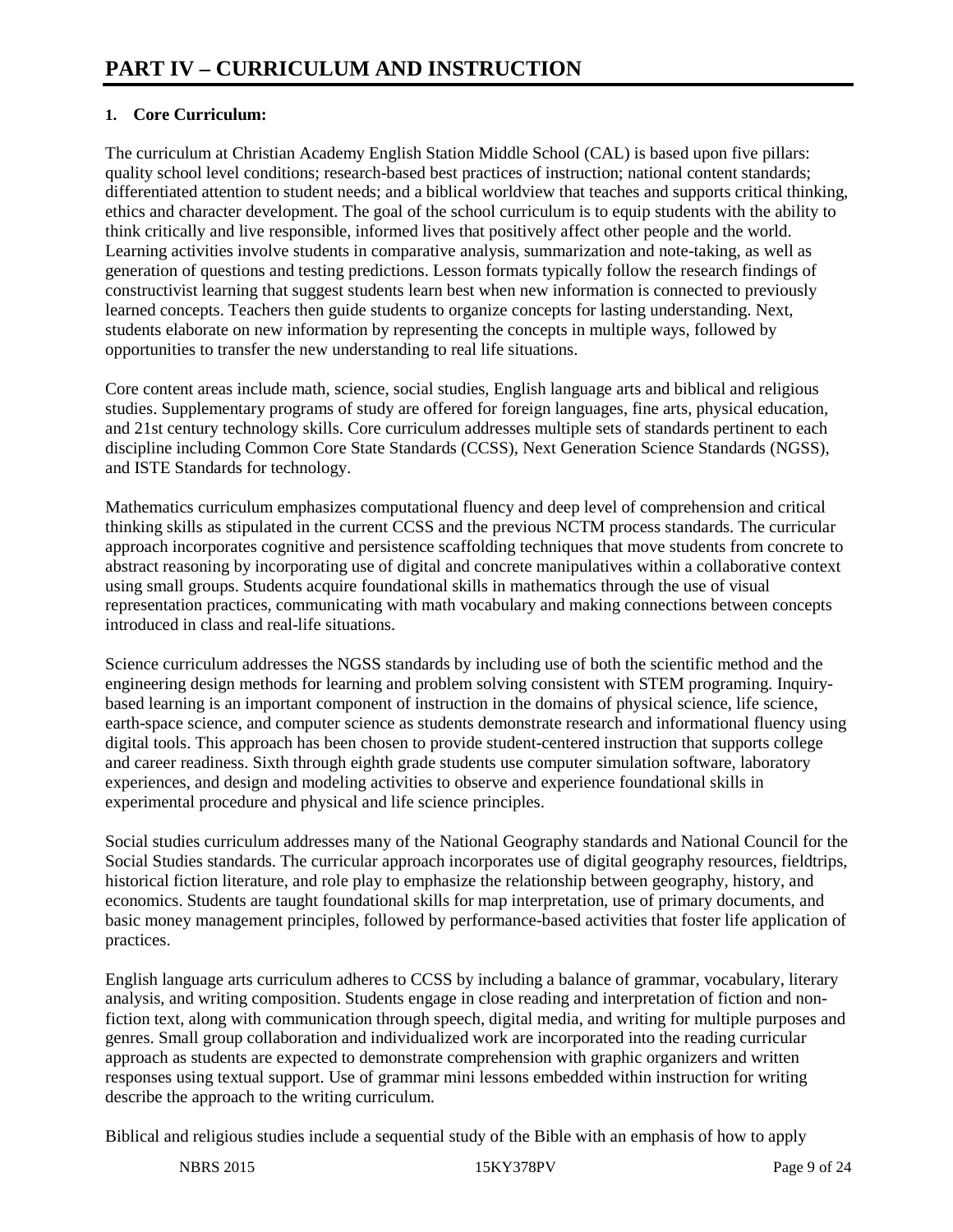biblical principles to one's daily life. Students' learning is scaffolded from the literal interpretation of the scriptures to life application appropriate for a middle school student. Service to local residents and community groups is part of the biblical training in to put others' needs first.

Students performing below grade level have all levels of Response to Intervention (RTI) available to them. A Daily Accountability Program and Directed Study Hall are available for students requiring Level 1 reteaching and organization skills. In class co-teaching is also provided as Level 1 differentiated instruction. A Learning Lab provides Level 2 services of small-group-focused instruction. The Discovery Program provides intense brain-based academic intervention that physiologically impacts cognitive processing.

## **2. Other Curriculum Areas:**

Christian Academy English Station Middle School (CAL) is dedicated to instructing students not only in core curriculum, but also in additional curriculum areas. These exploratory classes provide students with an opportunity to delve into practical and creative knowledge found outside core classes. Each class is instructed with Christian Academy's mission in mind, which is to develop students with hearts for God who grow as Jesus did in wisdom, stature, and in favor with God and men. Therefore, exploratory classes allow students to discover how to be good stewards of their talents and continue to discover God's gifts and grace through classes that encourage creativity and discovery of new passions. All grades have the opportunity to participate in each exploratory class on a semester-long basis.

CAL provides seventh and eighth grade students with an opportunity to strengthen and deepen their faith beyond the Bible classes offered as core curriculum. In Spiritual Life, students study God's word, lead devotions, and contribute to the overall spiritual growth of the school through prayer and service. Students learn the essential skills of not only leadership, but Christian leadership. In Worldview, seventh grade students explore what having a Christian worldview means and how their belief system will determine how they live. This course provides students with the essential knowledge of supporting what they believe and assimilating that belief with other worldviews. Missions class, offered to eighth grade students, allows students to study the purpose of Christian missions so that they may support and practically apply this essential knowledge, a foundational element of Christian faith.

The Fine Arts department consists of band, orchestra, and choir. In these classes, students are instructed on both the individual and group setting, providing students with the ability to learn as an individual performer and as a part of a larger performing ensemble. In band, students are instructed how to play wind and percussion instruments. These daily meetings focus on technique and music reading, eventually leading to concert performances. In orchestra class, students are instructed similarly to band class, learning technique and music reading skills that culminate in a concert. Finally, choir focuses on basic music theory and music reading, which accompanies vocal instruction. Students in choir are taught to sing in several different languages, which are performed in concert. Students in the fine arts department are taught the essential skills and knowledge necessary to cultivate their creativity and foster a love for the fine arts.

Art classes are offered to all grade levels, and its depth of curriculum increases as grade levels rise. When students enter art, they are taught the basic elements of art and design, such as line, space, color, form, shape, texture, and value. Students then learn how to use these elements to create their own art through various mediums. As they progress in their art instruction, students move to learning about the history of art and art movements throughout the ages. With this instruction, they are taught the essential skill of critical analysis as they explore different major works of art.

Christian Academy English Station Middle School is in compliance with the program's foreign language requirements. In Spanish class, students acquire basic language skills, an essential strength in today's rapidly growing world. In addition to learning the Spanish language, students are also introduced to the cultures of several Spanish speaking countries. This cultural sensitivity is a vital skill to have not only before entering the world beyond school, but also one that helps teach social skills and appropriate manners of speaking to and about cultures outside their own. Based on grades and participation the previous year, certain 7th and 8th grade students are selected to participate in Advanced Spanish, in which the curriculum is taught at a faster more rigorous pace. Each course continues to focus on vocabulary, grammar, conjugation, and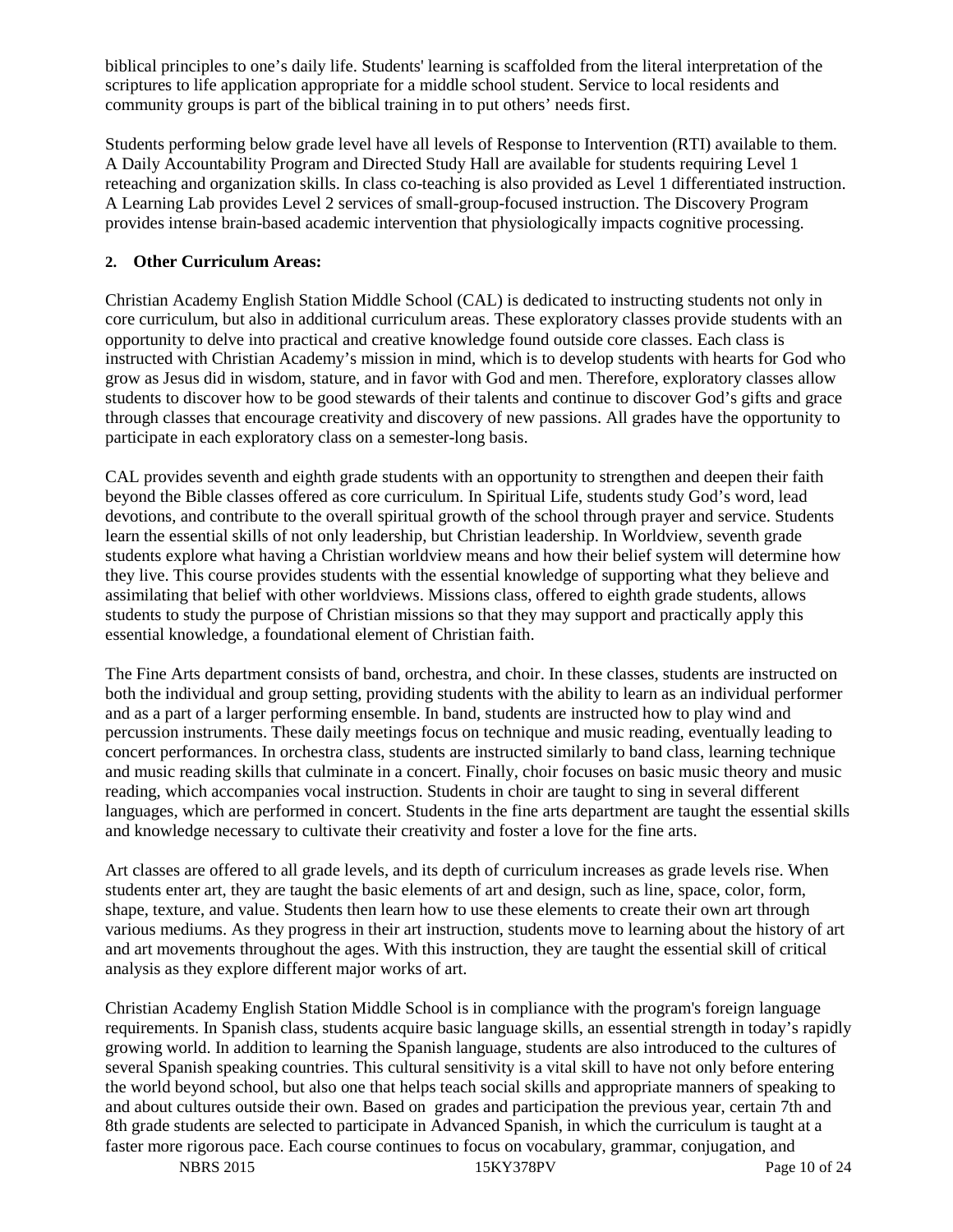speaking skills that build upon each other, giving students a wide array of knowledge and skills by the time they finish all three levels of Spanish.

In Physical Education courses, students are encouraged to perform at a level which will allow them to achieve personal success, regardless of skill level. Physical Education classes at CAL focus not only on physical development, but also on the development of social skills, teamwork, and Christian sportsmanship. Through physical fitness activities, students acquire knowledge about their bodies, health, sports, and games. These essential skills prepare students to be healthy, active members of society by fostering an interest in developing not only their minds, but their bodies and personal health.

Computer classes provide much needed training for students to help them enter the burgeoning world of technology. Students are taught basic word processing and typing skills as they begin their courses, and they continue to move onto more challenging abilities such as operating systems, budget creation, and web development as they progress through the middle school grades. Each level of computer classes emphasizes internet safety and the ethics of using and sharing information online. Seventh and eighth grade students are offered robotics class. This class teaches the basic principles of coding, culminating in robotics competitions. Offering a safe place for students to explore the different elements of technology and its many facets is crucial for preparing them to develop the skills they need to succeed in a technologically driven world.

### **3. Instructional Methods and Interventions:**

Christian Academy English Station Middle School (CAL) instruction is carefully designed and implemented in all classrooms. Faculty has been trained to design learning opportunities that have both high rigor and high relevance. It is imperative students are the primary talkers, thinkers, and doers within each classroom. Teachers engage students and help create connections for deeper understanding.

Instructional methods include inquiry-based learning in accordance with Science, Technology, Engineering, and Math (STEM) and Next Generation Science Standards (NGSS) in Science. Math instructional methods build understanding in conceptual, procedural and problem solving skills. Social Studies instructional methods incorporate the use of primary document research, geography skills and cross curricular learning using literature. Finally, Language Arts instructional methods use close reading strategies, training in argumentative writing as well as the use of graphic organizers to aid comprehension and vocabulary development.

CAL desires to meet the needs of all learners. CAL has implemented Response To Intervention (RTI). This allows for identification of at-risk students and provides interventions that can be adjusted based on the student's responsiveness. This allows CAL to identify specific learning difficulties and create individualized accommodation or modification plans to meet the learners' needs.

CAL offers multiple programs to meet the needs of a diverse population of learners. Learning Lab is designed to help struggling students meet curriculum expectations. This class meets daily with a trained special education teacher. The key components to this program are collaboration with classroom teachers and challenging students while avoiding a zone of frustration. The school also offers two programs founded by the National Institute for Learning Differences: Discovery and Reading Rx. The Discovery program offers therapy to increase cognitive abilities of students with significant learning differences. The goal is to reach students' underlying weaknesses rather than treating symptoms. Reading Rx is designed to help students with significant reading difficulties.

Several other unique programs are offered at CAL. The Daily Accountability Program helps those students who have weaknesses in organization. This is valuable as many students struggle with the transition to middle school. Students meet with a coach before and after school to help create habits of organization. It provides accountability for recording assignments, bringing the correct material home, and turning completed assignments in on time. Once students achieve specific goals, they are gradually weaned from the program with great success. CAL has also implemented the Daniel Program for students identified as gifted and talented. The school worked with the Kentucky Association for Gifted Education to create differentiated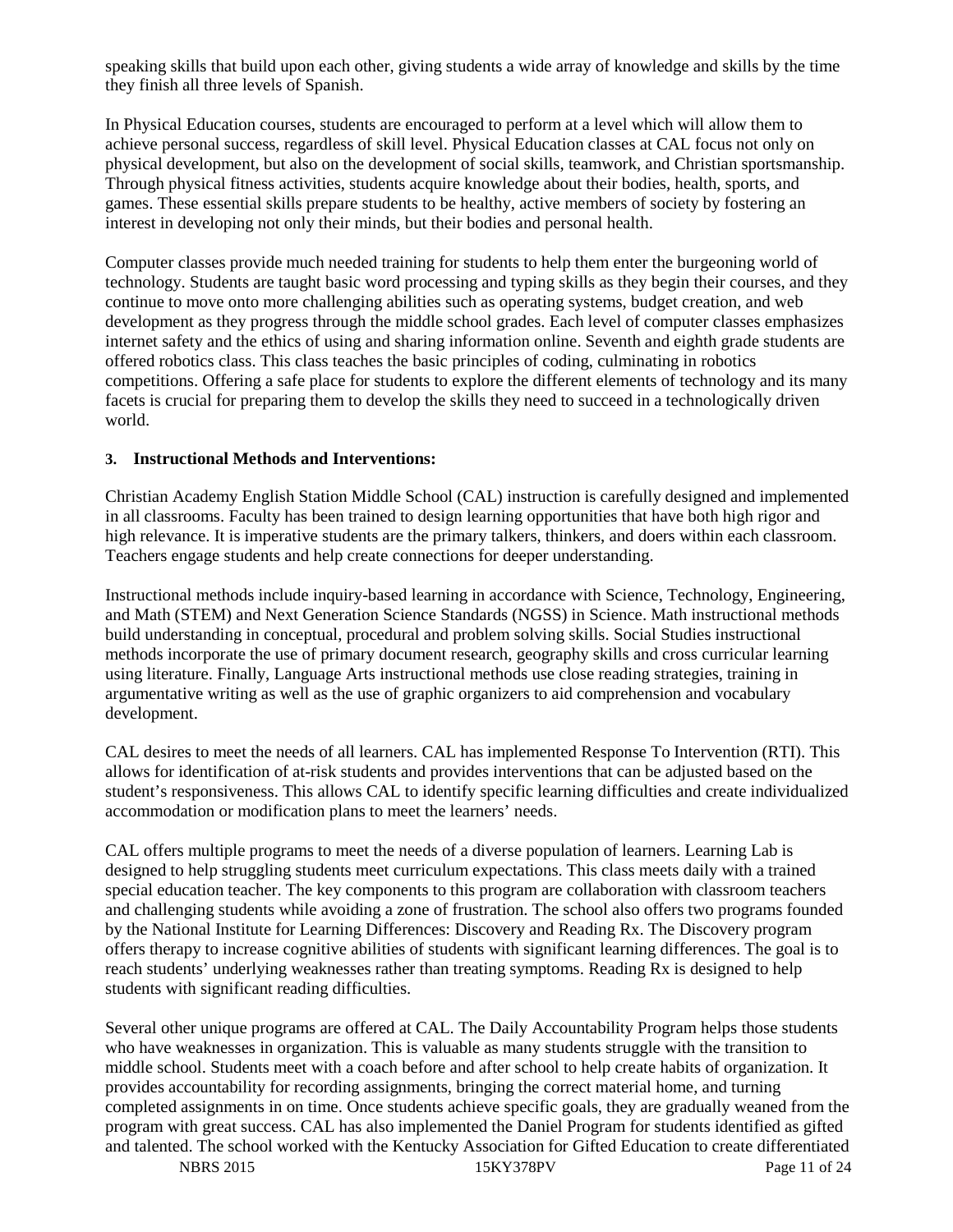instruction for students who achieve at a high level in the areas of English and mathematics.

Assistive technology is also a significant component in offering quality instruction. All teachers use voice amplification systems, which studies have shown improve comprehension and retention. Teachers are provided with a variety of other technology tools to present information effectively. Teachers also utilize Edmodo, an online classroom community. This allows students and parents to become more active participants in learning.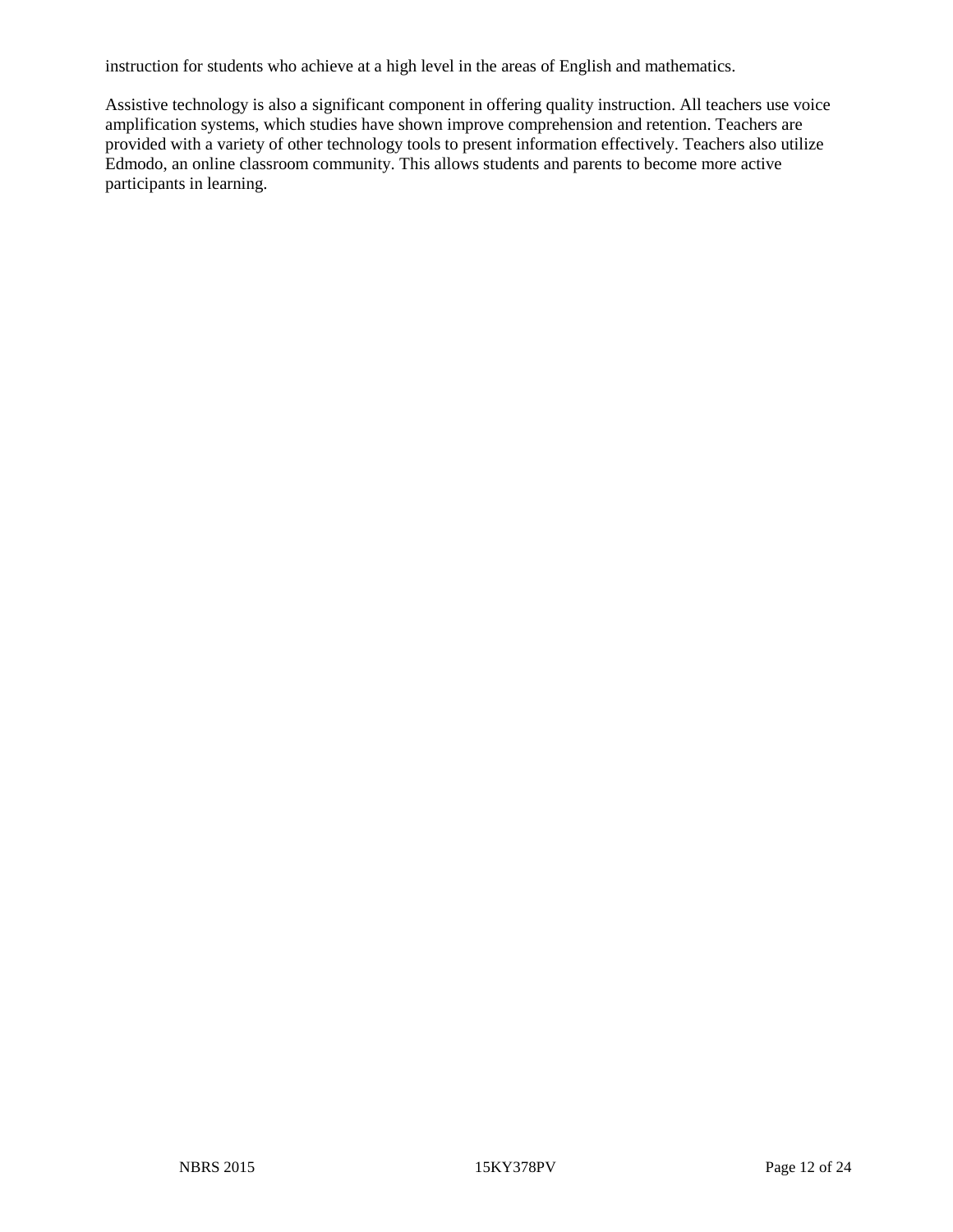### **1. Assessment Results Narrative Summary:**

Christian Academy English Station Middle School (CAL) comparison data is compiled from two national standardized tests. Non-public schools may not participate in the Kentucky state testing program; therefore, CAL uses the Terra Nova Achievement Test, Third Edition. Testing data reported from 2009-2011 is compiled from the Stanford Achievement Test, Tenth Edition. Following is a brief overview of these tests results and trends over the last five years. Scores are reported as mean scale scores. Sub-groups by ethnicity, socio-economic status, identified special needs students, or limited English speaking students are not compared at this time due to the fact that they do not comprise more than ten percent of our student population. Additionally, all students including those with diagnosed learning disabilities or modification plans are included in all reported scores.

Each spring, the Terra Nova 3 (TN3) is administered to 6th, 7th, and 8th grade students. Sixth grade students have consistently scored above 686 on the math sub-test of the TN3 over the last three years, with a high score at 690. Sixth grade scores in reading are consistently above 680 on the TN3. With a high score of 684.1. Seventh grade students have achieved a group mean above 705 over the past three years. In reading, seventh grade students have reliably scored above a 688. Eighth grade students scored above a 717 in math, with a high score of 729. Eighth grade students have scored above a 703 the past three years the TN3 has been administered. Scores on the Stanford 10 from 2009-2011 are consistent with student performance on the TN3 in math and reading across all grade levels. A look at data across a five-year time span, no significant changes in scores are evident. Since 2009 CAL has demonstrated a high-level of achievement in math and reading, scoring consistently above the 70th percentile. Trends identified in the data show that math scores are on an upward trend. This can be attributed to the on-going focus in math instructional methods which build understanding in conceptual, procedural, and problem solving skills. While reading scores have consistently remained above a 680 across all grade levels, a downward trend has been identified. In response, student needs are being addressed through enrichment programs to target individual student deficits in reading.

# **2. Assessment for Instruction and Learning and Sharing Assessment Results:**

Christian Academy English Station Middle School (CAL) uses assessment results to monitor strengths and weaknesses at the student level, teacher level, and school level. At the student level, assessment data are used to determine if students meet the established learning expectations of content area courses. Additionally, classroom teachers and academic support teachers use assessment results as diagnostic evidence related to individual learning differences and needs for various levels of intervention. At the teacher level, assessment results are included as part of the overall set of criteria regarding teacher effectiveness and teachers develop yearly goals based on standardized testing data. Assessment results are compared to teacher evaluation rubrics to see the relationship between results and instructional strategies employed in the classroom. At the school level, assessment results provide verification for accomplishment of the school's mission, as well as confirmation that the optimal scope and sequence of curriculum is in place.

Assessment results have been used to develop and implement new programs to address individual student needs. The Daniel Program was created for students who score above the 95th percentile in reading or math and who demonstrate a readiness to learn at an accelerated pace. In addition, CAL participates in the Duke Talent Identification Program. Students who qualify based on testing results are invited to take the ACT or SAT. Students who participate in the Duke TIP have the opportunity to attend challenging summer programs designed for gifted learners. Lastly, teachers utilize assessment data to identify student specific areas of weakness. An enrichment program was designed to address these areas of critical need at the individual level.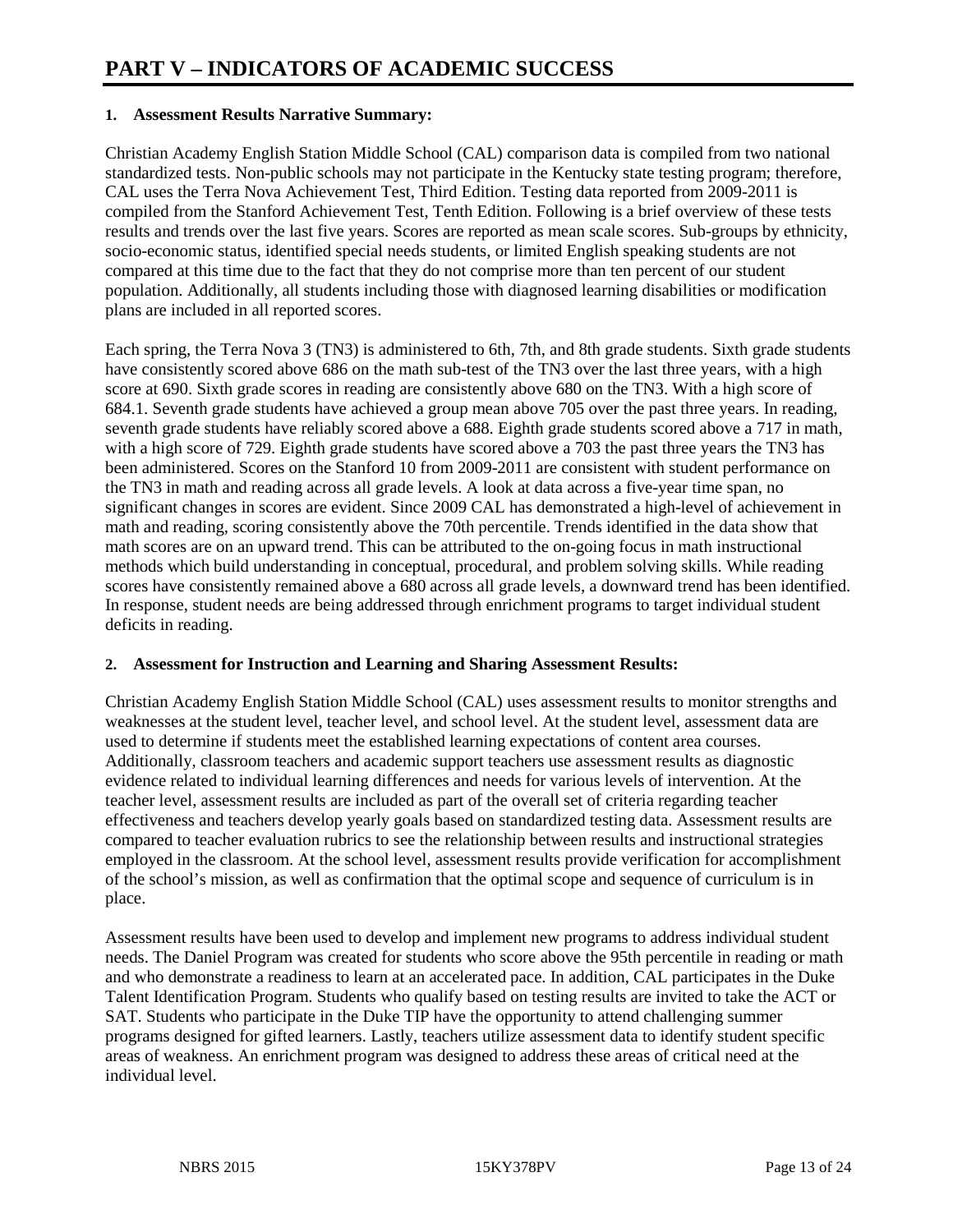CAL uses multiple sources for performance data: standardized tests, formative assessments and criterion assessments. Each type of performance data is communicated differently to key stakeholders. Standardized tests are used for national comparisons and normed grade-level comparisons. Individual and school scores are mailed to parents each year. Formative and summative assessment results are shared weekly with parents through the student information system, PowerSchool. CAL shares its success with parents and the community at open house events, weekly prospective family tours, monthly newsletters, weekly blogs and the school website.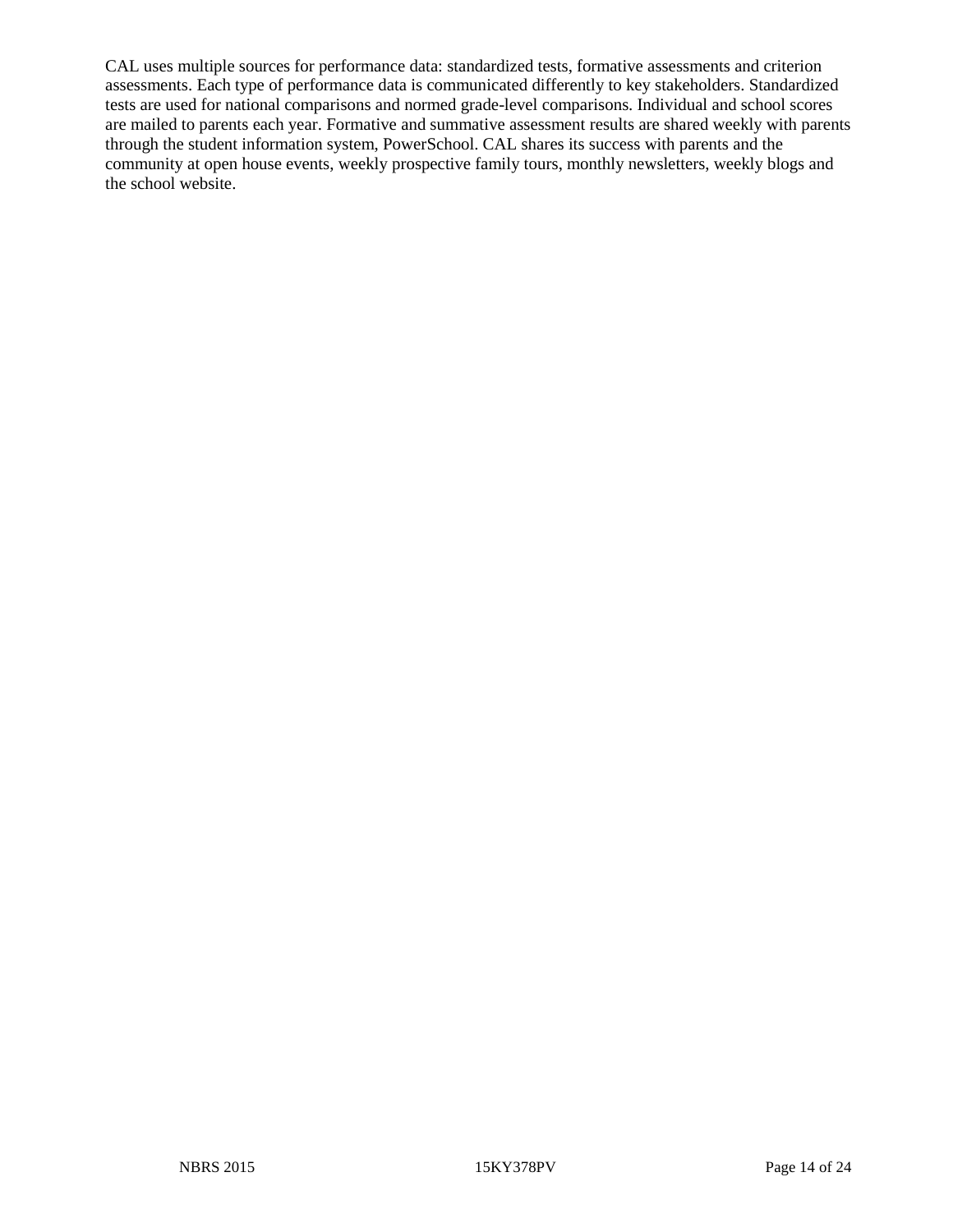## **1. School Climate/Culture**

To achieve academic excellence, each student is expected to work at his/her maximum level toward a set of goals and standards. Individual learning and performing achievement should be challenging at each level, corresponding with each student's skills and abilities.

The goal of Christian Academy English Station Middle School (CAL) is to equip each student with the tools and opportunities to prepare them to compete and succeed in high school and higher education. An expectation of student success is cultivated and nurtured at CAL, and preparedness is measured with the standardized assessment, Terra Nova. It is the goal of CAL to continuously perform above state and national averages and strive to provide the best education and excellence in all things. The Terra Nova has consistently proven this goal is being met.

Through daily Connect time, a program designed to mentor relationships, students develop positive Christian relationships with their peers through prayer, devotionals and the studying God's Word together. Teachers have the opportunity to build character and citizenship values with students and demonstrate God's love through their walk. In addition, Connect groups work together to serve the community in 26 different locations. Students have the chance to live out Mathew 5:14, "You are the light of the world. A town built on a hill cannot be hidden." The stories of service they bring back are a testimony to their spiritual and emotional growth.

Chapel is an enriching experience for students as well. Quarterly themes of Life, Truth, Security, and Hope equip students with biblical truths to help them make an impact in the world and in the community. Each chapel service features worship and praise music led by middle school students in the Chapel Band. Timely and appropriate messages both inform and challenge students daily to a Christian life. Chapel service is an opportunity for students to worship together and hear God's Word proclaimed. According to the Assistant Superintendent of curriculum, "Through Christian education and biblical integration in our classroom, we seek to combine the cognitive 'head' learning with 'heart' learning."

Student-led Bible studies, as well as monthly morning praise and worship events, are means by which the school intentionally affirms the mission statement, "...to develop students with a heart for God who grow as Jesus did in wisdom, stature, and in favor with God and men." Additionally, CAL teachers are well-trained on the intricacies of biblical integration. It is this ability to incorporate God's Word in each lesson that enables students to develop a biblical worldview and recognize truth.

The school culture at CAL provides an environment where teachers feel valued and supported through weekly devotions and prayer time. Special attention is given to the teachers by the Parent Teacher Organization through monthly luncheons, birthday gifts, and classroom support. The Teacher of the Year Award is something that the faculty looks forward to, as they nominate their fellow colleagues for this prestigious award.

# **2. Engaging Families and Community**

Christian Academy English Station Middle School's (CAL) missions program starts within the school, branches out to the community, then to the nation, and ultimately around the globe. There are many needs in the world today, and CAL seeks to serve those needs to the greatest extent possible, providing service opportunities throughout the year.

Mission work can happen right here in Louisville, and CAL strongly encourage students to live out the Great Commission as part of their everyday lives by asking and then by answering this question: "How can I make an impact here in my hometown?" CAL provides many opportunities for students to partner with local organizations.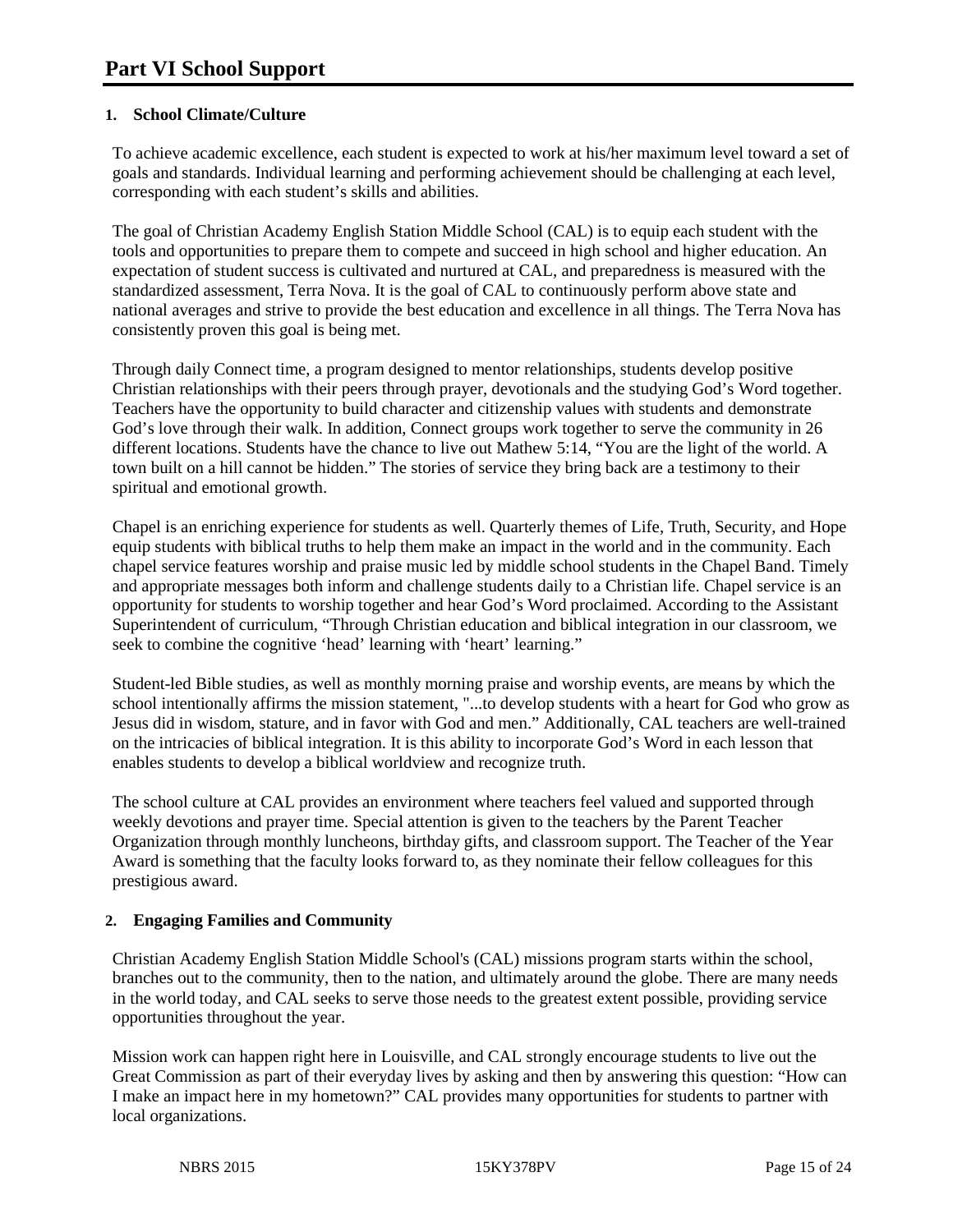Additionally, CAL seeks to offer outreach opportunities through various different groups on campus. Athletic teams and clubs are encouraged to participate in service projects during their season/year, and there are frequent outreach opportunities that take place on campus. Each year CAL participates in projects like Hang a Coat…Help the Homeless coat drive, Beading to Beat Autism, Exchange Used Shoes for Clean Water, and Operation Christmas Child.

Sporting events and games are natural gathering places where fellowship and fun are experienced by students' parents, coaches, those in the stands and many others. At CAL, having a competitive athletic program is very important to developing the God-given abilities of many of the students. Student-athletes are also taught to be ambassadors for CAL by being living examples of hospitality and humility at every game and event, offering prayer and genuine gratitude for the opportunity to compete.

The CAL Centurions participate in 22 sports during three seasons. The Centurion Athletic complex includes fields for baseball, field hockey, football, soccer, softball and track & field. CAL facilities also include two gymnasiums and a weight room.

Staying connected with parents and community is a key priority. The public can explore the Christian Academy School System Facebook page and get a glimpse into the everyday life at each of the campuses through pictures and stories. Parents can stay connected through event reminders and stay encouraged through weekly Bible verses. Additionally, Twitter allows the public to receive updates as they unfold during school events or big announcements. Another way to plug in and get to know CAL is through Vimeo, a social network similar to YouTube that Christian Academy uses for video archives. It has helpful information such as parenting tips, event commercials, and testimonial footage.

Each year CAL hosts an Open House for prospective families and the community to visit the campus and learn more about the school. This is an informative and fun-filled evening complete with Christian hospitality, multiple student performances, principal briefings, and an overview of many clubs, programs and athletic offerings.

# **3. Professional Development**

Christian Academy English Station Middle School's (CAL) professional development program is based on identified student needs, identified teacher needs, and the content area adoption cycle as determined by the State Department of Education. The general pattern of the professional development plan is to analyze student assessment data, teacher professional development requests, teacher evaluation data and school improvement goals to determine topics for professional development. Topics, methods, or strategies are prioritized, introduced, practiced, and implemented for an entire year. Implementation success is monitored and evaluated for needed changes or adjustments to the following year as new initiatives are introduced.

Over the past five years, Curriculum Mapping, Architecture of Learning, Foundations and Frameworks, Common Core, Science, Technology, Engineering, and Math (STEM), Literacy and Technology Inquiry Project, Association for Middle Level Education, Spiritual Formation and specific content area study of standards have been implemented as part of the professional development plan. These professional development programs provide methods and opportunities for teachers to analyze and improve classroom instruction and curriculum design.

Specifically, STEM courses have been newly introduced at the middle school level. Design and Modeling is a sixth grade course that involves students in the engineering methods of simulation and prototype building. Students apply problem solving and scientific analysis and models. The professional development plan for those teachers included working with a Master Teacher who presented alternate instructional strategies that coincided with the process standards established by Project Lead the Way and addressing individual student needs. As the sixth grade students move into seventh grade, another STEM course, Robotics, will be explored by all students. Additionally, the teachers chose new textbooks that provide support for incorporating alternate instructional methods as well as presenting content in a studentfriendly format. Assessment data such as the Terra Nova will indicate the student achievement in science.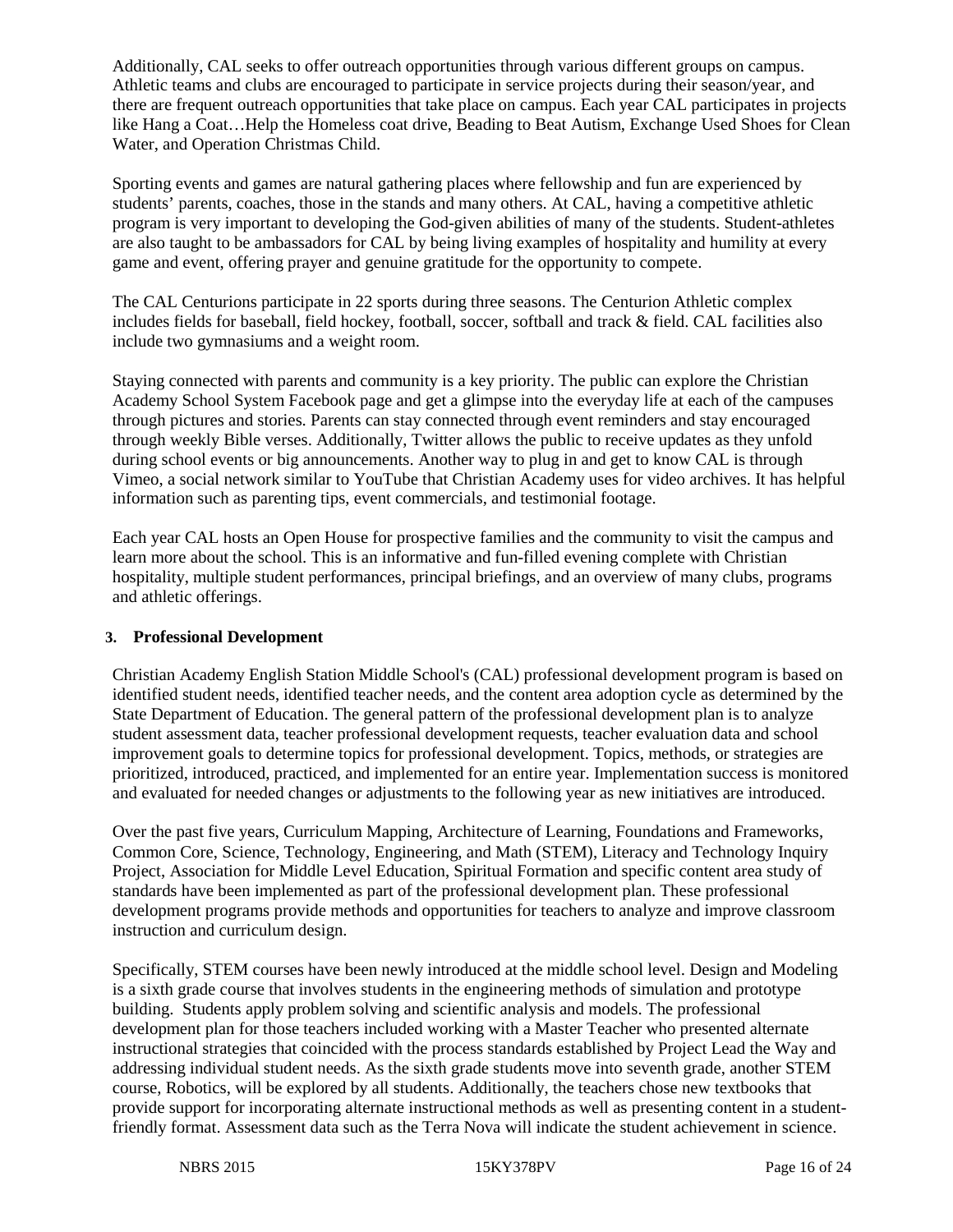In order for CAL to deliver the type of instruction that raises the challenge level, instruction that promotes rigor and relevance in the classroom, instruction in which students are the primary talkers, thinkers and doers, more uninterrupted instructional time was needed. Block scheduling allows for this extended time. Additionally, in order for biblical integration to be woven into the fabric of instruction, teachers need time to allow the truths of the Bible to permeate their teaching. Block scheduling allows time for teachers to live life in front of their students and to organically biblically integrate.

# **4. School Leadership**

Christian Academy English Station Middle School's (CAL) leadership structure can be described as collaborative. The principal acts as the instructional leader, creating an environment that allows for shared decision-making at all levels involving students, parents, teachers and district leaders. By providing opportunities for all stakeholders to communicate through discussion, survey and leadership teams, the stakeholders of the school enjoy a high level of meaningful participation.

The School Improvement Team, comprised of parents, teachers, administrators, and students, reviews data and sets goals for the school. Once the goal areas are set, the Department Chairpersons meet and create action plans for the school. The team also makes sure that the school functions well, answering the question, "What's best for the student?" when making decisions. Teacher leaders are fostered through training, and they are empowered to make data-driven decisions and changes to program and curriculum as needed. They are responsible for carrying out professional development efforts within their departments and ensuring that curriculum standards are met at all levels.

The principal ensures that budgeted funds are used efficiently to provide a safe environment and one conducive to learning. Every effort is made to provide teachers with necessary resources to support sound instructional practices. For example, after careful research, funds were allocated to provide interactive SMART Boards for math and science classes, ceiling or wall-mounted digital projectors for all teachers, high speed fiber-optic and wireless networks which provide media-rich learning experiences in all classrooms and common areas, PowerSchool which provides parents with real-time, web-based access to grades and attendance, iPads for teachers, and three mobile computer labs to enhance classroom instruction.

The administration supports the teachers in regard to discipline. If a student is disruptive or disrespectful to another student or teacher, the teacher can post a log entry and the information is immediately seen by administration so the situation can be resolved appropriately. Another contributor to the well-being of CAL students is the middle school counselor. This position is an integral part of the emotional security of CAL students. The students know they can trust the counselor and confidentially discuss the problems that they are facing. The academic support position is also a source to help teachers. Resources are available to help with the students who struggle or for teachers who need assistance in teaching certain students. In addition, CAL middle school also employs a spiritual life director who teaches weekly chapels as well as electives, such as missions or spiritual life. Teachers, administrators, and staff all work together toward the same goal: What is best for the middle school students?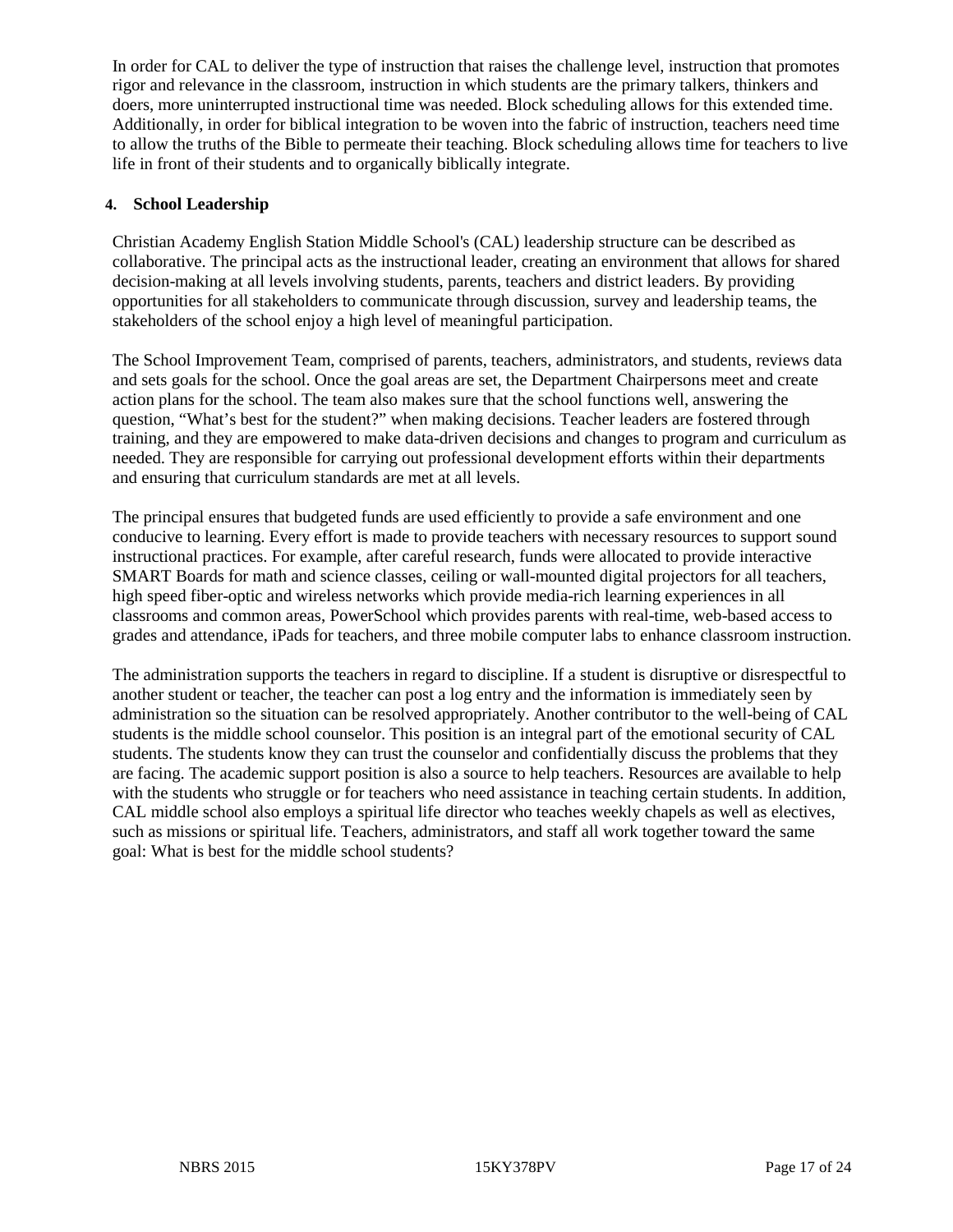# **PART VII - NON-PUBLIC SCHOOL INFORMATION**

*The purpose of this addendum is to obtain additional information from non-public schools as noted below.*

1. Non-public school association(s): Christian

Identify the religious or independent associations, if any, to which the school belongs. Select the primary association first.

- 2. Does the school have nonprofit, tax-exempt  $(501(c)(3))$  status? Yes  $\underline{X}$  No
- 3. What are the 2014-2015 tuition rates, by grade? (Do not include room, board, or fees.)

| Grade                   | <b>Amount</b> |
|-------------------------|---------------|
| $\bf K$                 | \$0           |
| $\mathbf{1}$            | \$0           |
| $\sqrt{2}$              | \$0           |
| $\overline{\mathbf{3}}$ | \$0           |
| $\overline{4}$          | \$0           |
| $\overline{5}$          | \$0           |
| $\boldsymbol{6}$        | \$8775        |
| $\boldsymbol{7}$        | \$8775        |
| 8                       | \$8775        |
| 9                       | \$0           |
| 10                      | \$0           |
| 11                      | \$0           |
| 12                      | \$0           |

#### **2014-2015 Tuition**

|    | 4. What is the educational cost per student?<br>(School budget divided by enrollment)                  | \$9550 |
|----|--------------------------------------------------------------------------------------------------------|--------|
|    | 5. What is the average financial aid per student?                                                      | \$355  |
| 6. | What percentage of the annual budget is devoted to<br>scholarship assistance and/or tuition reduction? | 6%     |
| 7. | What percentage of the student body receives<br>scholarship assistance, including tuition reduction?   | 18%    |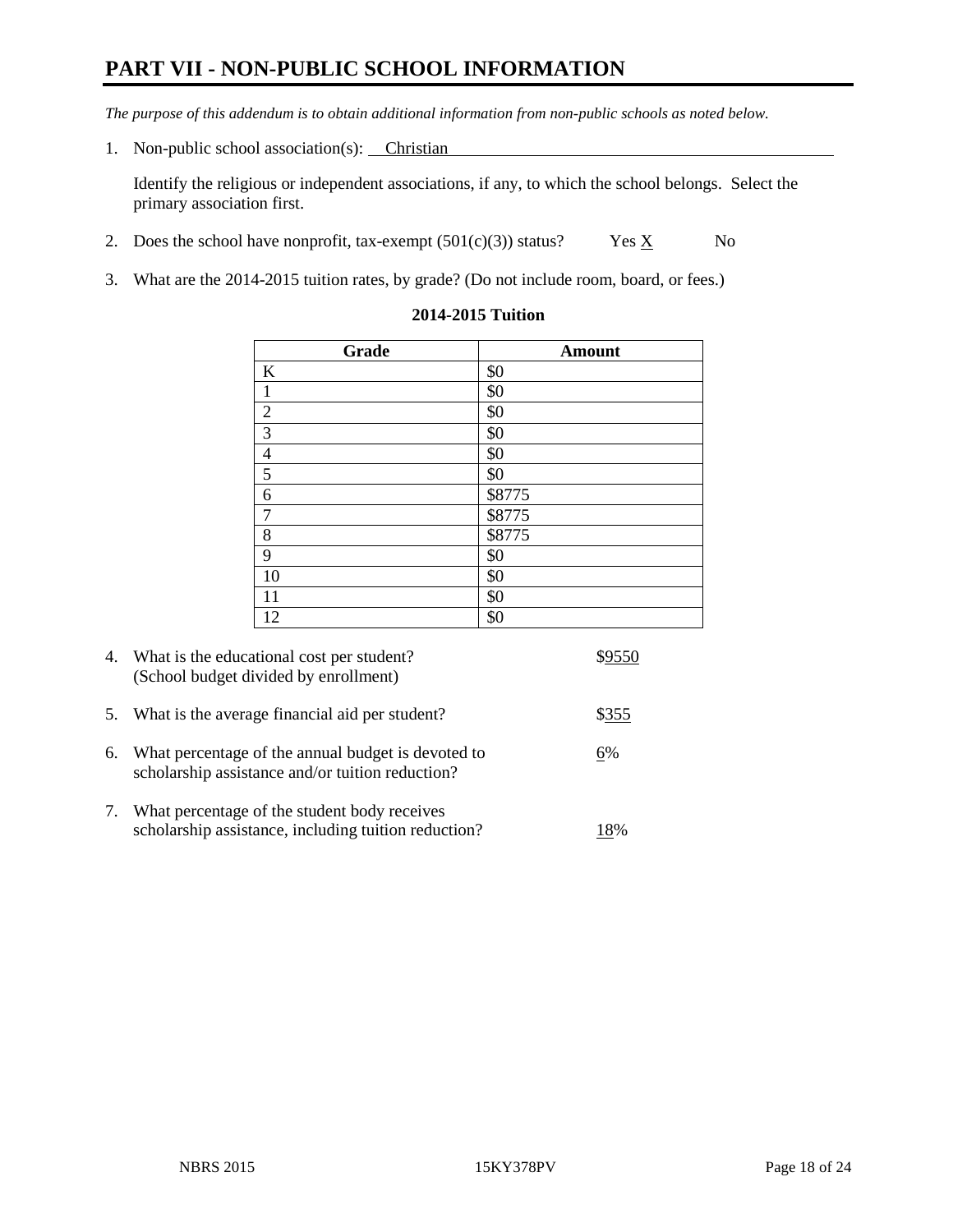| <b>Subject: Math</b>          | <b>Test:</b> Terra Nova, Third Edition     |
|-------------------------------|--------------------------------------------|
| Grade: 6                      | <b>Edition/Publication Year: 2011</b>      |
| <b>Publisher: McGraw Hill</b> | Scores are reported here as: Scaled scores |

| School Year                      | 2013-2014      | 2012-2013      | 2011-2012      | 2010-2011 | 2009-2010      |
|----------------------------------|----------------|----------------|----------------|-----------|----------------|
| Testing month                    | Apr            | Apr            | Apr            | Apr       | Apr            |
| <b>SCHOOL SCORES</b>             |                |                |                |           |                |
| Average Score                    | 690.3          | 690.9          | 686.9          | 681       | 686            |
| Number of students tested        | 138            | 142            | 165            | 155       | 149            |
| Percent of total students tested | 99             | 98.6           | 100            | 99        | 100            |
| Number of students               |                |                |                |           |                |
| alternatively assessed           |                |                |                |           |                |
| Percent of students              | $\overline{0}$ | $\overline{0}$ | $\overline{0}$ | $\theta$  | $\overline{0}$ |
| alternatively assessed           |                |                |                |           |                |
| <b>SUBGROUP SCORES</b>           |                |                |                |           |                |
| 1. Other 1                       |                |                |                |           |                |
| <b>Average Score</b>             |                |                |                |           |                |
| Number of students tested        |                |                |                |           |                |
| 2. Other 2                       |                |                |                |           |                |
| Average Score                    |                |                |                |           |                |
| Number of students tested        |                |                |                |           |                |
| 3. Other 3                       |                |                |                |           |                |
| <b>Average Score</b>             |                |                |                |           |                |
| Number of students tested        |                |                |                |           |                |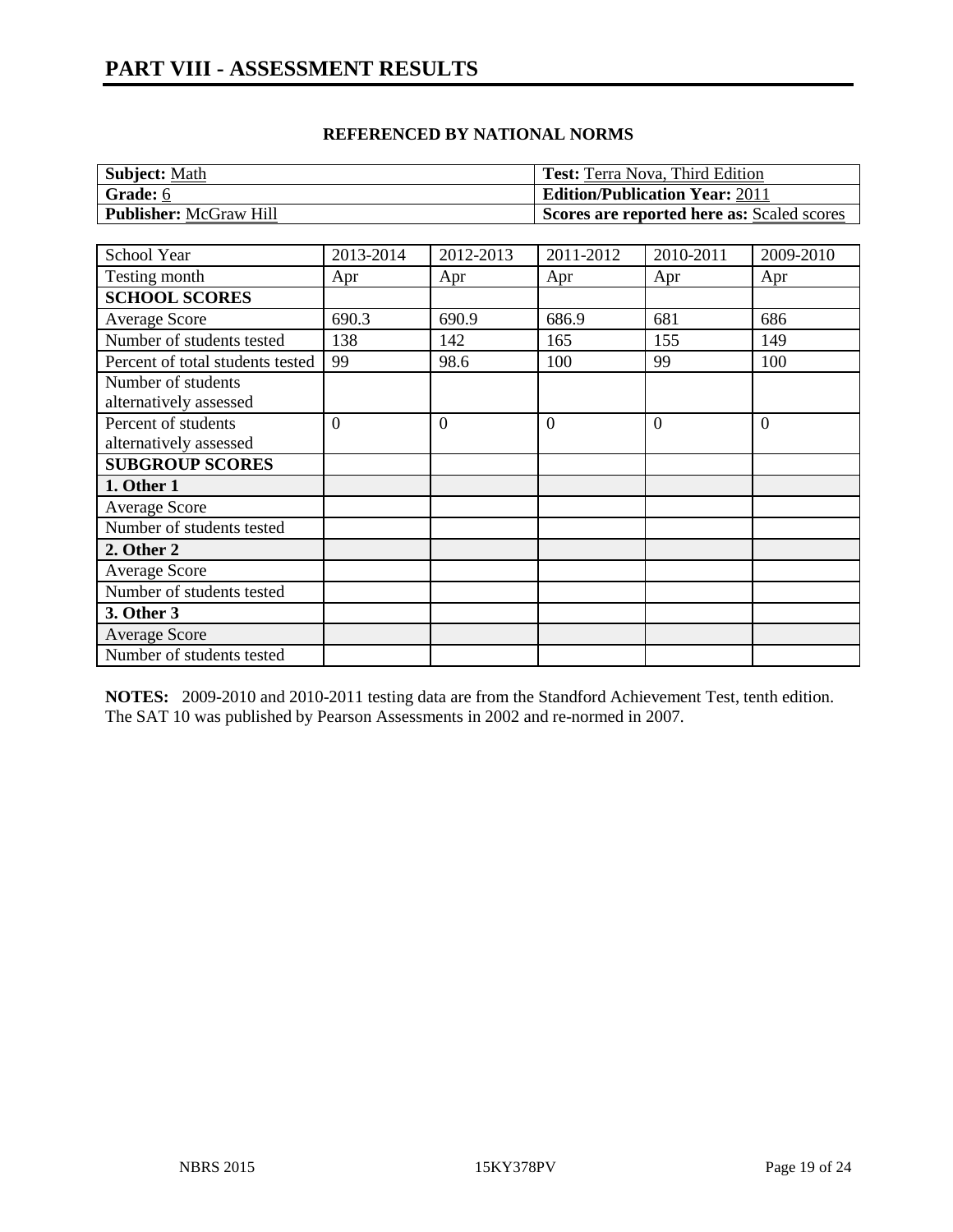| Subject: Math                 | <b>Test:</b> Terra Nova, third edition     |
|-------------------------------|--------------------------------------------|
| Grade: 7                      | <b>Edition/Publication Year: 2011</b>      |
| <b>Publisher: McGraw Hill</b> | Scores are reported here as: Scaled scores |

| School Year                                   | 2013-2014      | 2012-2013      | 2011-2012      | 2010-2011 | 2009-2010      |
|-----------------------------------------------|----------------|----------------|----------------|-----------|----------------|
| Testing month                                 | Apr            | Apr            | Apr            | Apr       | Apr            |
| <b>SCHOOL SCORES</b>                          |                |                |                |           |                |
| <b>Average Score</b>                          | 711.8          | 705.6          | 705.4          | 708       | 701            |
| Number of students tested                     | 144            | 168            | 157            | 150       | 147            |
| Percent of total students tested              | 98.6           | 97             | 98             | 100       | 97             |
| Number of students<br>alternatively assessed  |                |                |                |           |                |
| Percent of students<br>alternatively assessed | $\overline{0}$ | $\overline{0}$ | $\overline{0}$ | $\Omega$  | $\overline{0}$ |
| <b>SUBGROUP SCORES</b>                        |                |                |                |           |                |
| 1. Other 1                                    |                |                |                |           |                |
| <b>Average Score</b>                          |                |                |                |           |                |
| Number of students tested                     |                |                |                |           |                |
| 2. Other 2                                    |                |                |                |           |                |
| <b>Average Score</b>                          |                |                |                |           |                |
| Number of students tested                     |                |                |                |           |                |
| 3. Other 3                                    |                |                |                |           |                |
| <b>Average Score</b>                          |                |                |                |           |                |
| Number of students tested                     |                |                |                |           |                |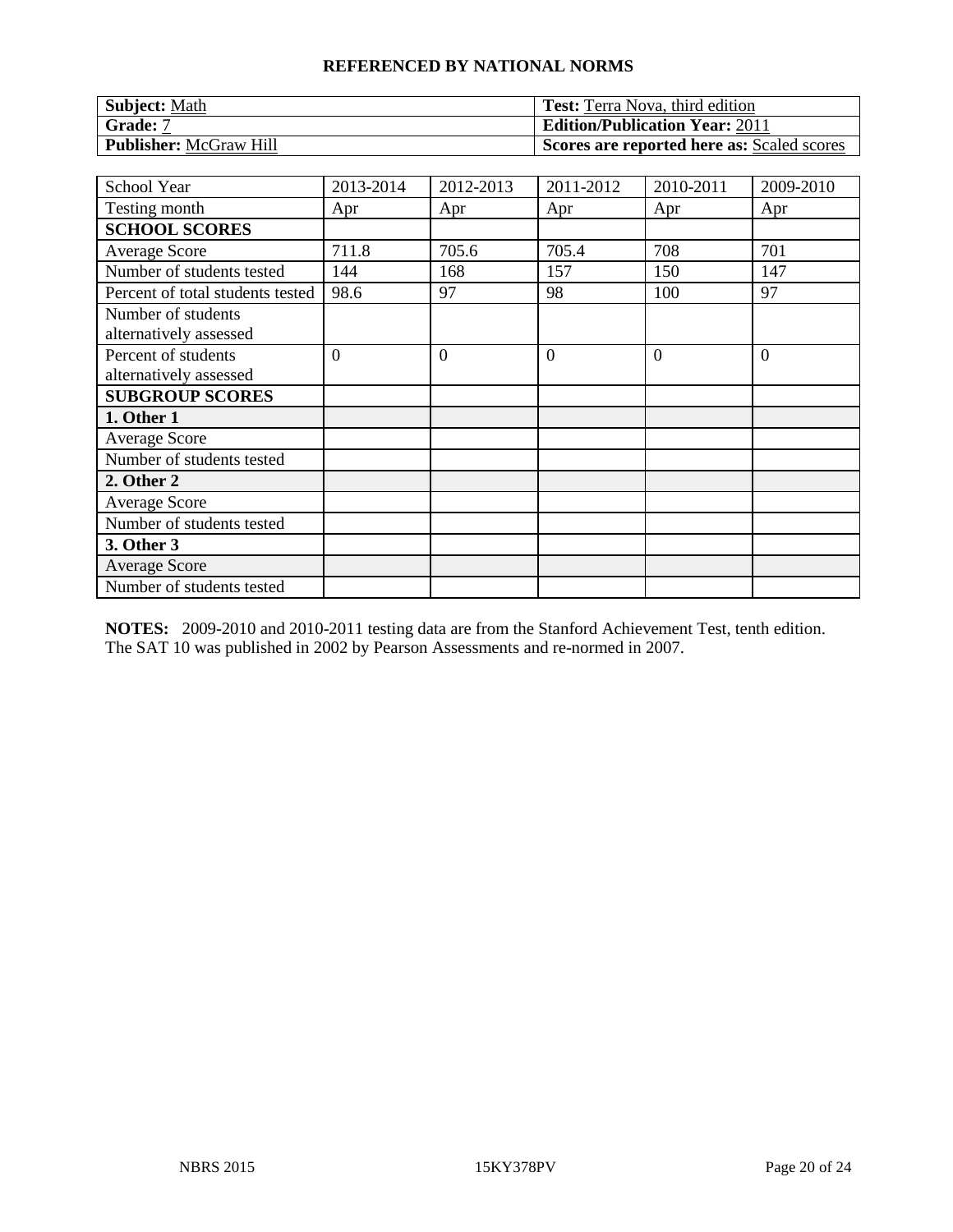| <b>Subject: Math</b>          | <b>Test:</b> Terra Nova, Third edition     |
|-------------------------------|--------------------------------------------|
| Grade: 8                      | <b>Edition/Publication Year: 2011</b>      |
| <b>Publisher:</b> Mcgraw Hill | Scores are reported here as: Scaled scores |

| School Year                                   | 2013-2014      | 2012-2013      | 2011-2012      | 2010-2011 | 2009-2010      |
|-----------------------------------------------|----------------|----------------|----------------|-----------|----------------|
| Testing month                                 | Apr            | Apr            | Apr            | Apr       | Apr            |
| <b>SCHOOL SCORES</b>                          |                |                |                |           |                |
| <b>Average Score</b>                          | 717.2          | 729            | 723            | 718       | 712            |
| Number of students tested                     | 168            | 161            | 154            | 146       | 162            |
| Percent of total students tested              | 97.6           | 95             | 97             | 97        | 98             |
| Number of students<br>alternatively assessed  |                |                |                |           |                |
| Percent of students<br>alternatively assessed | $\overline{0}$ | $\overline{0}$ | $\overline{0}$ | $\Omega$  | $\overline{0}$ |
| <b>SUBGROUP SCORES</b>                        |                |                |                |           |                |
| 1. Other 1                                    |                |                |                |           |                |
| <b>Average Score</b>                          |                |                |                |           |                |
| Number of students tested                     |                |                |                |           |                |
| 2. Other 2                                    |                |                |                |           |                |
| <b>Average Score</b>                          |                |                |                |           |                |
| Number of students tested                     |                |                |                |           |                |
| 3. Other 3                                    |                |                |                |           |                |
| <b>Average Score</b>                          |                |                |                |           |                |
| Number of students tested                     |                |                |                |           |                |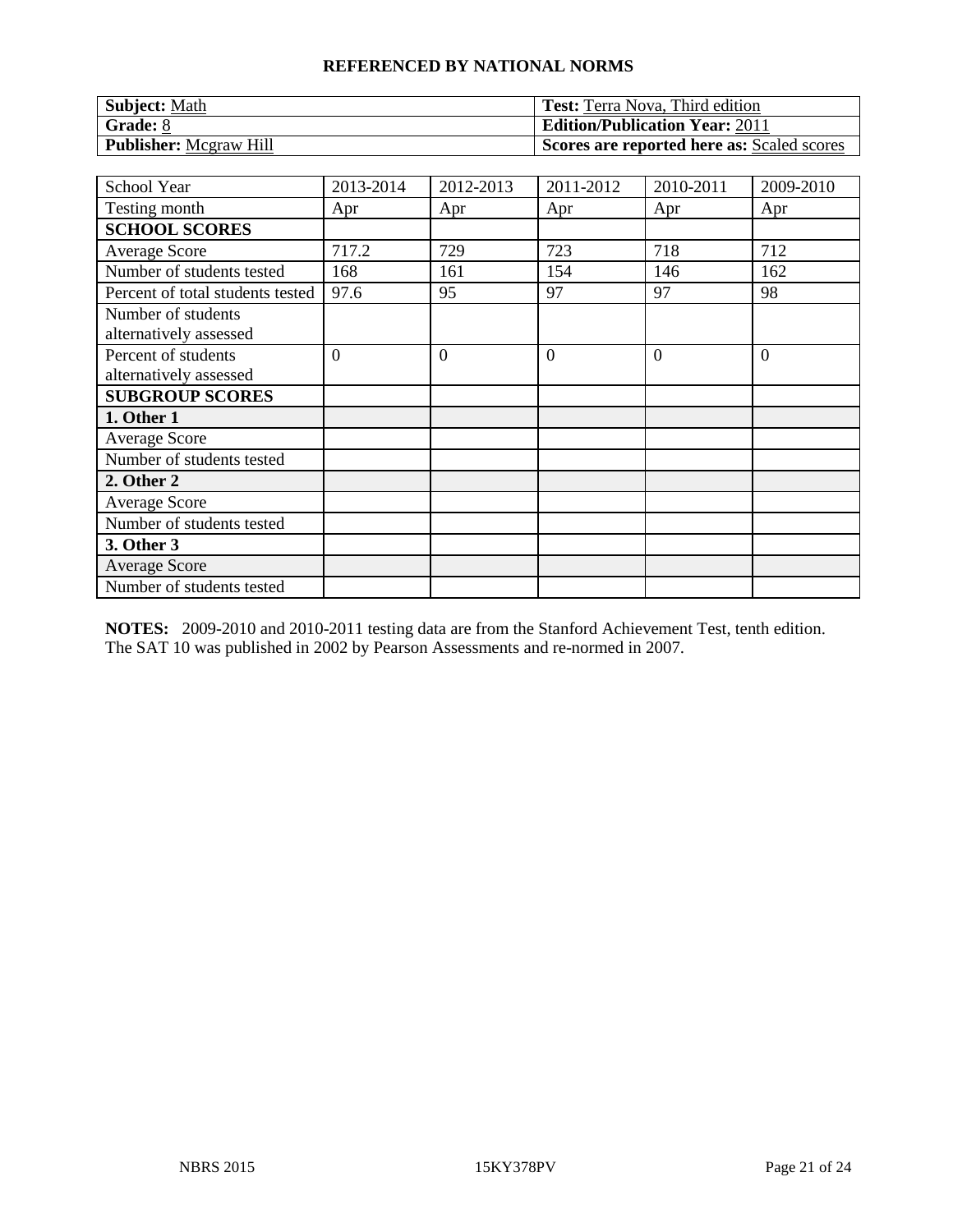| <b>Subject:</b> Reading/ELA   | <b>Test:</b> Terra Nova, Third Edition     |
|-------------------------------|--------------------------------------------|
| Grade: 6                      | <b>Edition/Publication Year: 2011</b>      |
| <b>Publisher: McGraw Hill</b> | Scores are reported here as: Scaled scores |

| <b>School Year</b>                            | 2013-2014      | 2012-2013      | 2011-2012 | 2010-2011 | 2009-2010      |
|-----------------------------------------------|----------------|----------------|-----------|-----------|----------------|
| Testing month                                 | Apr            | Apr            | Apr       | Apr       | Apr            |
| <b>SCHOOL SCORES</b>                          |                |                |           |           |                |
| <b>Average Score</b>                          | 682.1          | 684.1          | 681.4     | 690       | 697            |
| Number of students tested                     | 138            | 143            | 165       | 155       | 150            |
| Percent of total students tested              | 99             | 99             | 100       | 99        | 100            |
| Number of students<br>alternatively assessed  |                |                |           |           |                |
| Percent of students<br>alternatively assessed | $\overline{0}$ | $\overline{0}$ | $\theta$  | $\Omega$  | $\overline{0}$ |
| <b>SUBGROUP SCORES</b>                        |                |                |           |           |                |
| 1. Other 1                                    |                |                |           |           |                |
| Average Score                                 |                |                |           |           |                |
| Number of students tested                     |                |                |           |           |                |
| 2. Other 2                                    |                |                |           |           |                |
| <b>Average Score</b>                          |                |                |           |           |                |
| Number of students tested                     |                |                |           |           |                |
| 3. Other 3                                    |                |                |           |           |                |
| <b>Average Score</b>                          |                |                |           |           |                |
| Number of students tested                     |                |                |           |           |                |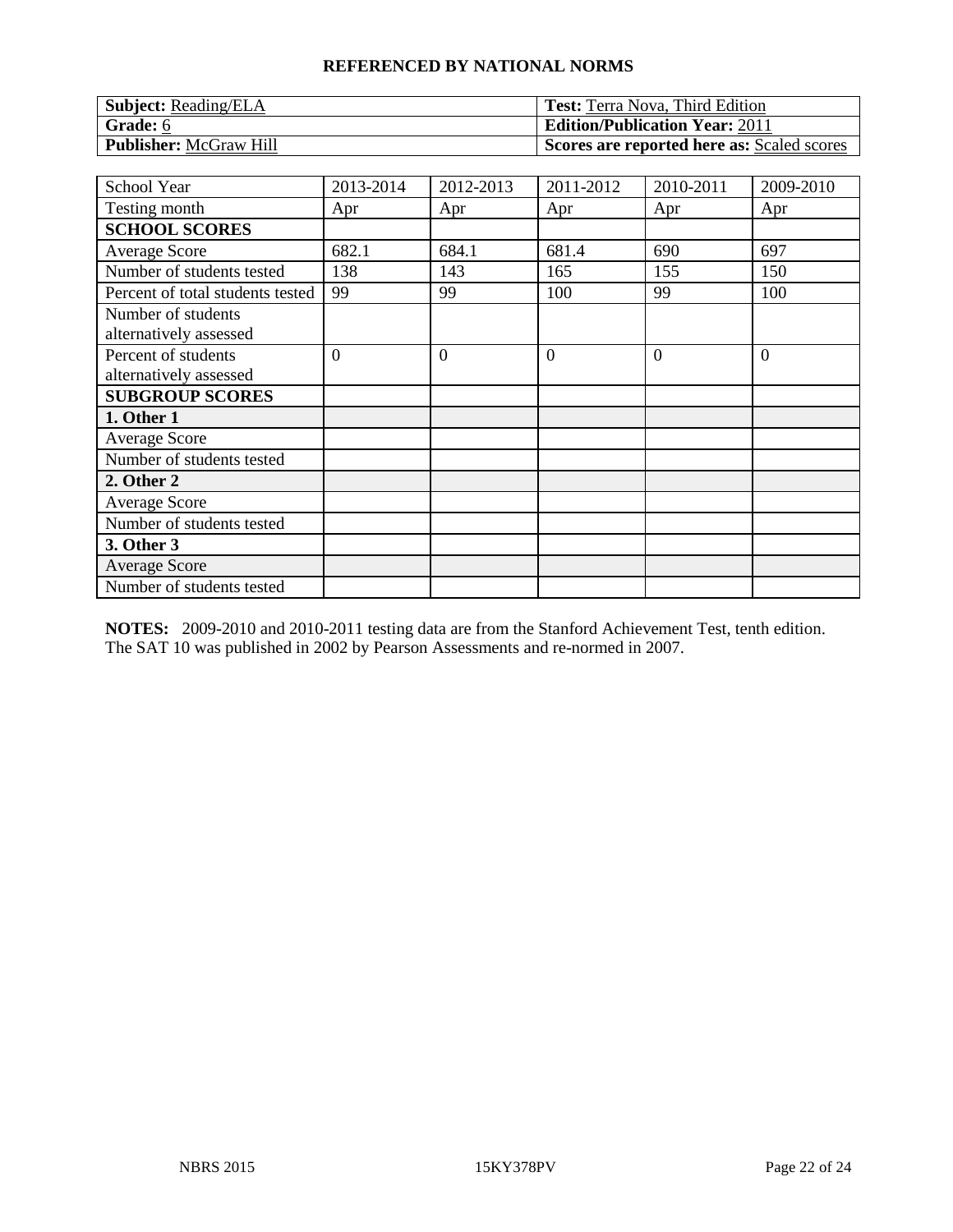| <b>Subject:</b> Reading/ELA   | <b>Test:</b> Terra Nova, Third edition     |
|-------------------------------|--------------------------------------------|
| Grade: 7                      | <b>Edition/Publication Year: 2011</b>      |
| <b>Publisher: McGraw Hill</b> | Scores are reported here as: Scaled scores |

| School Year                                   | 2013-2014      | 2012-2013      | 2011-2012      | 2010-2011 | 2009-2010      |
|-----------------------------------------------|----------------|----------------|----------------|-----------|----------------|
| Testing month                                 | Apr            | Apr            | Apr            | Apr       | Apr            |
| <b>SCHOOL SCORES</b>                          |                |                |                |           |                |
| <b>Average Score</b>                          | 691.6          | 692.2          | 688.8          | 702       | 705            |
| Number of students tested                     | 145            | 168            | 157            | 150       | 148            |
| Percent of total students tested              | 99             | 97             | 98             | 100       | 99             |
| Number of students<br>alternatively assessed  |                |                |                |           |                |
| Percent of students<br>alternatively assessed | $\overline{0}$ | $\overline{0}$ | $\overline{0}$ | $\Omega$  | $\overline{0}$ |
| <b>SUBGROUP SCORES</b>                        |                |                |                |           |                |
| 1. Other 1                                    |                |                |                |           |                |
| <b>Average Score</b>                          |                |                |                |           |                |
| Number of students tested                     |                |                |                |           |                |
| 2. Other 2                                    |                |                |                |           |                |
| <b>Average Score</b>                          |                |                |                |           |                |
| Number of students tested                     |                |                |                |           |                |
| 3. Other 3                                    |                |                |                |           |                |
| <b>Average Score</b>                          |                |                |                |           |                |
| Number of students tested                     |                |                |                |           |                |